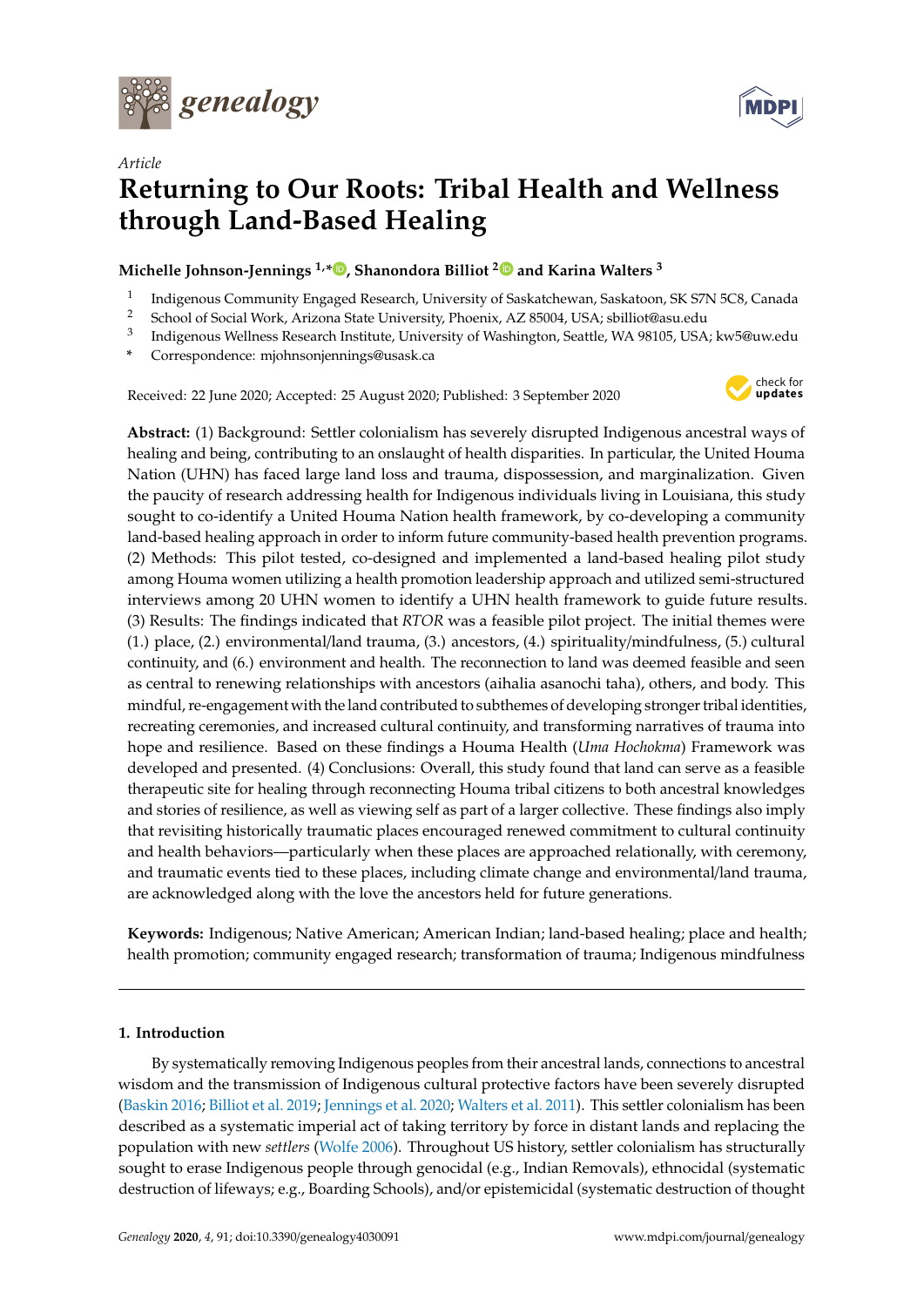ways/languages; e.g., outlawing Indian spiritual or cultural practices) policies and practices. These

methods have been used to displace or dispossess Indigenous people from their traditional homelands, lifeways, and identities [\(Walters et al.](#page-20-2) [2018\)](#page-20-2); and the effects have reverberated throughout subsequent generations. As such, settler colonialism has been identified as a key social determinant of health for Indigenous peoples and should be considered in health intervention designs [\(Czyzewski](#page-18-1) [2011;](#page-18-1) [MacDonald and Steenbeek](#page-19-0) [2015\)](#page-19-0).

Research further indicates that settler colonialism, combined with historically traumatic events, has fueled historical trauma responses and corresponding health disparities such Diabetes Type II, substance use/addictions, cancers, and cardiovascular diseases among Indigenous individuals [\(Dobson and Brazzoni](#page-18-2) [2016;](#page-18-2) [Schell and Gallo](#page-19-1) [2012;](#page-19-1) [Wang and Beydoun](#page-20-3) [2018\)](#page-20-3). Some empirical findings indicate that after controlling for contemporary trauma—including childhood physical and sexual abuse, as well as adult military combat exposure—historically traumatic land-based events (e.g., forced relocation, loss of land, land desecration) can continue to have a significant effect on contemporary mental and physical health among Indigenous Two Spirit populations [\(Walters et al.](#page-20-0) [2011\)](#page-20-0). By interrupting connection to land and related Indigenous knowledges, settler colonial land trauma has especially disrupted Indigenous peoples' ability to continue their language, relationships with the land, and spirituality related to place [\(Baskin](#page-17-0) [2016;](#page-17-0) [Brown et al.](#page-17-2) [2012\)](#page-17-2). Moreover, these disruptions of intergenerational knowledge transfer inhibit a people's ability to fulfill their Original Instructions (ancient teachings) and responsibilities—thus impacting wellbeing. Original Instructions are tied to land and cosmos and require a relationship between person and place with specific obligations and responsibilities, as described by Tewa scholar, [Cajete](#page-17-3) [\(1999\)](#page-17-3). Through attempting to sever Indigenous collective identities and disrupt their views of self as connected to the land, settler colonial policies sought to extinguish Indigenous cultures [\(Watts](#page-20-4) [2013\)](#page-20-4). This systematic disruption to Indigenous land, place, and healing has further exacerbated current environmental stressors; e.g., food deserts; environmental distress, land loss, and systematic marginalization/discrimination [\(Billiot](#page-17-4) [2017;](#page-17-4) [Brown et al.](#page-17-2) [2012;](#page-17-2) [Holm et al.](#page-18-3) [2010\)](#page-18-3).

Despite enduring settler colonialism and historically traumatic events, many Indigenous commmunities have maintained their teachings and connections related to the land. The complexity of living within settler colonialism demands that we not only "recognize the persistence of Indigenous peoples over 500 years of colonization, but the *survivance*[\(Vizenor](#page-20-5) [2008\)](#page-20-5) of Indigenous peoples in holding on to deep cultural threads of knowledge and practices that endure to this day" [\(Walters et al.](#page-20-2) [2018\)](#page-20-2). This land-health connectedness is also reflected by an aboriginal scholar [\(Burgess et al.](#page-17-5) [2005,](#page-17-5) p. 120) who notes:

"Our identity as human being remains tied to our land, to our cultural practices, our systems of authority and control, our intellectual traditions, our concepts of spirituality, and to our systems of resource ownership and exchange. Destroy this relationship and you damage sometimes irrevocably—individual human beings and their health."

Moreover, as these threads of knowledge are engaged and ancient teachings (aka Original Instructions) are revitalized and regenerated in Indigenous community practices, Indigenous *thrivance* is activated, and Indigenous community wellbeing is actuated. It is from this thrivance perspective that we contextualize the present land-based healing study development, methods, and findings.

## *1.1. UHN Returning to Our Roots Background and Health as Related to Lands*

For the Houma, as for all indigenous people, existence is about people and place. our ties to each other and our ties to the land are part of the dynamics of our identity and culture. [\(Dardar](#page-18-4) [2008,](#page-18-4) p. 33)

The United Houma Nation is one of the three largest state-recognized tribes, who do not have access to federal Indian Healthcare Service to help address health disparities or federally entrusted reservation lands [\(Billiot and Parfait](#page-17-6) [2019\)](#page-17-6). Given high rates of historical traumatic event exposures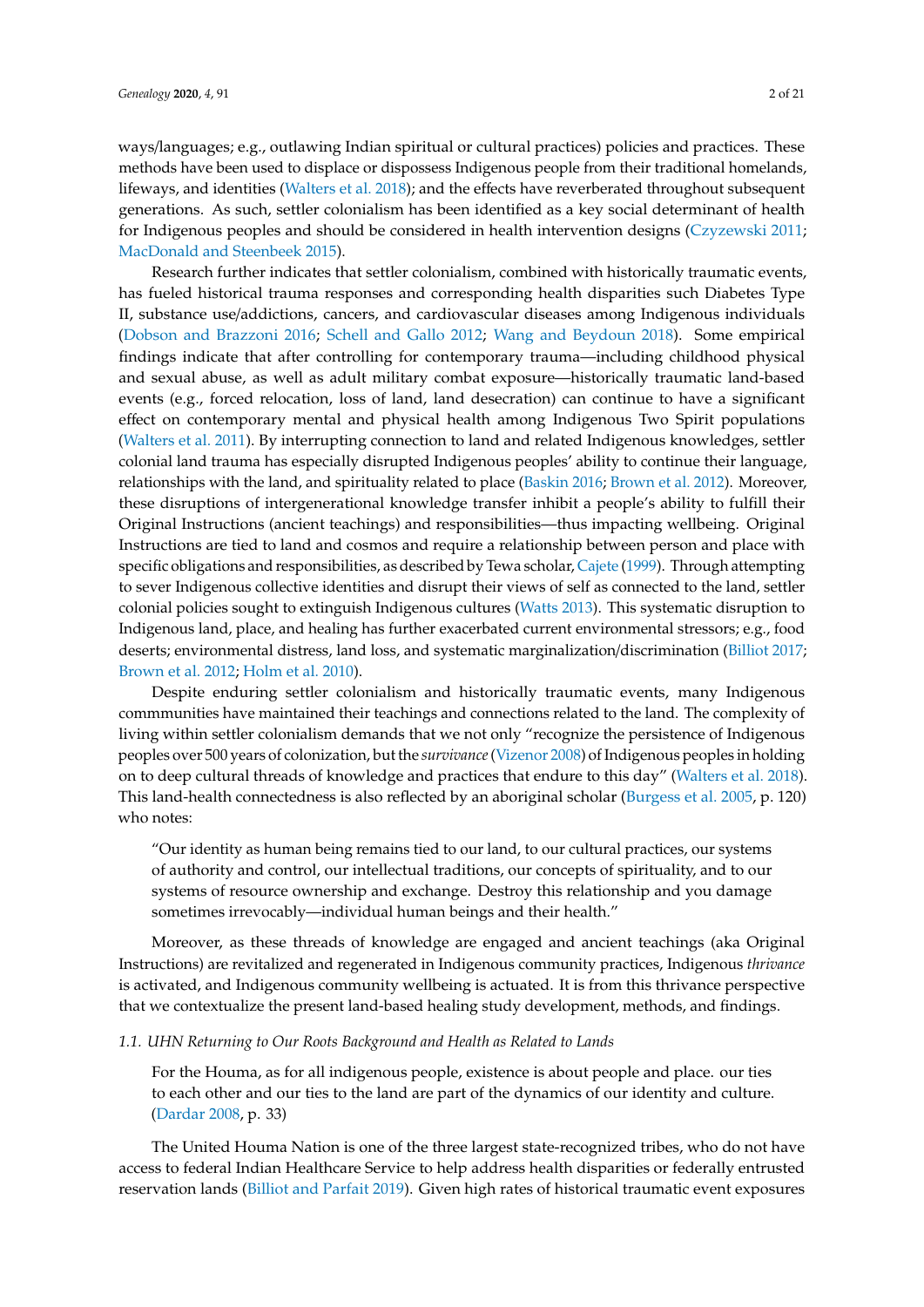(e.g., environmental contaminants, forced relocations), oppression, and lack of resources, the UHN currently suffers from diabetes rates as high as 24% of their population [\(UHN](#page-20-6) [2015\)](#page-20-6), a rate similar to other Indigenous groups. Meanwhile, White settler populations maintain diabetes rates around 8% [\(Centers for Disease Control and Prevention](#page-17-7)/CDC [2020\)](#page-17-7). Furthermore, 53% of the UHN population experience cardiovascular disease [\(UHN](#page-20-6) [2015\)](#page-20-6) as compared to 8.6% of Indigenous peoples in general and 5.8% of the US white population [\(Centers for Disease Control and Prevention](#page-17-7)/CDC [2020\)](#page-17-7). These Indigenous health disparities have been attributed to stressors related to historical i.e., colonization, genocidal, and ethnocide attacks, and current traumas i.e., experienced violence, racial discrimination, and land trauma [\(IHS](#page-18-5) [2013;](#page-18-5) [Johnson-Jennings et al.](#page-18-6) [2014;](#page-18-6) [Sotero](#page-20-7) [2006;](#page-20-7) [Walters et al.](#page-20-2) [2018\)](#page-20-2). While western health interventions have not been as effective as hoped for Indigenous groups, especially in terms of diabetes, obesity, and chronic disease [\(Adams et al.](#page-17-8) [2008;](#page-17-8) [Satterfield et al.](#page-19-2) [2016\)](#page-19-2), community-engaged approaches show promise and have been deemed critical for Indigenous communities in their ability to self-govern their health, or exercise health sovereignty [\(Jennings et al.](#page-18-7) [2019;](#page-18-7) [Johnson-Jennings and](#page-18-8) [Little](#page-18-8) [2019,](#page-18-8) [2020b\)](#page-19-3). Indigenous grassroots efforts; arising from and, or in collaborative partnership with communities, have begun to effectively address obesity food challenges and often center around reconnecting with land and increasing traditional foods, or Indigenous foods historically linked to Indigenous communities [\(Johnson-Jennings et al.](#page-18-9) [2020a;](#page-18-9) [Satterfield et al.](#page-19-2) [2016\)](#page-19-2). In particular, Indigenous groups' reconnection to land may be key in addressing obesity and other chronic health diseases. Given the paucity of research addressing health for Indigenous individuals living in Louisiana, this study sought to co-identify a United Houma Nation health framework, drawing from a land-based healing approach in order to inform future community-based chronic disease prevention programs.

In planning this study, the authors in collaboration with the United Houma Nation determined that land and environmental factors are critically important to the culture, health, and wellbeing of the United Houma Nation/UHN. UHN Tribal citizens, commonly referenced as Houma, reside in interwoven bayous and canals within six distinct parishes (i.e., Terrebonne, Lafourche, Jefferson, St. Mary, St. Bernard, and Plaquemines) along the southeastern coast of Louisiana, which encompasses 4570 square miles [\(UHN](#page-20-6) [2015\)](#page-20-6). At contact, ancestors of UHN lived on the most fertile ground of what became the Louisiana Territory. Settler colonial land laws of the French, Spanish, and U.S. subsequently displaced UHN ancestors further and further down the Mississippi River until arriving at the present-day location along the coast of the Gulf of Mexico. It is on the bayous of the Mississippi that UHN thrived and built relationships with the land and water. Although the coastal Houma territories are geographical food deserts, UHN has been able to communally provide for tribal citizens through subsistence activities such as fishing and hunting, which have minimized food insecurities. Recently, human activities causing highly contaminated waters and coastal erosion drastically decreased acreage for gardening, leading many UHN tribal citizens to rely upon commodity food distributions and woefully inadequate grocery stores, instead of a diet rich in fresh, protein-packed seafood [\(Billiot](#page-17-6) [and Parfait](#page-17-6) [2019\)](#page-17-6). For instance, UHN has endured land trauma via oil rig drilling, dam construction, and dredging swamplands, which have contaminated their seafood and environment. Between 2010 and 2015, 35% of all UHN citizens reported that they continue to be negatively affected, especially in terms of health and wellbeing, by the Deepwater Horizon Oil Spill [\(UHN](#page-20-6) [2015\)](#page-20-6). UHN has further experienced large-scale land dispossessions from global environmental changes [\(Billiot](#page-17-4) [2017\)](#page-17-4). They, subsequently, have significantly less land in which to farm, garden, hunt, and, overall, feed themselves. UHN citizens have reported moving from working outdoors daily and consuming diets rich in fresh seafood and vegetables, towards the poor eating habits of many Americans—including the increased consumption of processed foods and sedentary employment. All of which are having devastating health effects among many Indigenous groups [\(Jennings et al.](#page-18-7) [2019\)](#page-18-7). By enduring such land trauma and inability to access and engage in ancestral practices, UHN's relationships with land and ancestors have been limited. They have also been unable to continue passing such practices onto future generations; or in other words, they are unable to maintain their *cultural continuity* [\(Champagne](#page-18-10) [2007\)](#page-18-10). This inability for Indigenous nations to continue their culture has been found to negatively impact tribal citizens'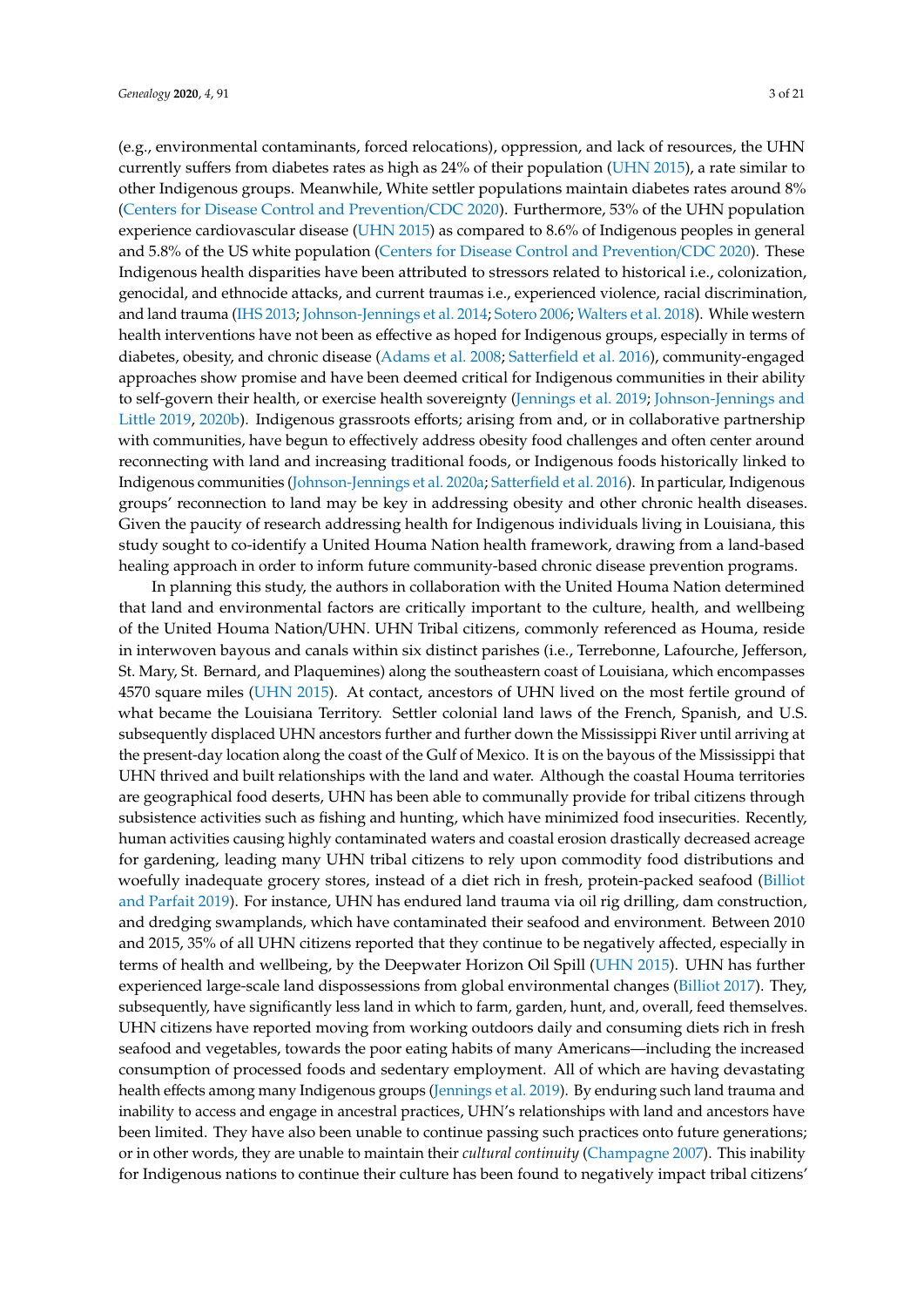physical, mental, emotional, and spiritual health [\(Gracey and King](#page-18-11) [2009;](#page-18-11) [King et al.](#page-19-4) [2009\)](#page-19-4). Thus, it is unsurprising, that UHN has high rates of both diabetes and heart disease, even higher than other Indigenous groups [\(UHN](#page-20-6) [2015\)](#page-20-6). These disparate rates, originally, initiated UHN to identify their views of health as related to the land and to determine if the land would serve as an appropriate context for healing.

## *1.2. Houma Reconnecting with the Land for Cultural Continuity and Healing*

For Indigenous peoples, land dispossession has a significant effect on the ability to maintain cultural continuity [\(Champagne](#page-18-10) [2007;](#page-18-10) [Chandler and Lalonde](#page-18-12) [2016;](#page-18-12) [Oster et al.](#page-19-5) [2014;](#page-19-5) [Parlee et al.](#page-19-6) [2005\)](#page-19-6). The UHN has experienced large land dispossessions, which has isolated communities, and hampered their ability to fluidly transmit land-based teachings [\(Billiot et al.](#page-17-1) [2019\)](#page-17-1). Hence, the UHN leadership, elders, and key stakeholders proposed that reconnecting to the land needs to be considered in order to increase cultural knowledges around health. Other Indigenous groups who have re-established relationships to ceremonial spaces and the wisdom of their ancestors have also improved or see the potential to improve health [\(Agans et al.](#page-17-9) [2014;](#page-17-9) [Carroll et al.](#page-17-10) [2018;](#page-17-10) [Dobson and Brazzoni](#page-18-2) [2016\)](#page-18-2)). Indigenous ancestral wise practices differ from western best practices in that they elevate ancestral and Indigenous ecological knowledges and may hold more promise than western approaches for improving health [\(Johnson-Jennings et al.](#page-18-9) [2020a\)](#page-18-9). In addition, the UHN leadership also voiced that Indigenous knowledges need to be learned through the direct, lived experiences on the land. As noted by other researchers (e.g., [Jennings and Lowe](#page-18-13) [2014;](#page-18-13) [Dobson and Brazzoni](#page-18-2) [2016;](#page-18-2) [Radu et al.](#page-19-7) [2014;](#page-19-7) [Roue](#page-19-8) [2006\)](#page-19-8), learning from the land includes fostering interconnectedness between individuals and their environment or landscape, with this relationship being primary to healing. Therefore, re-establishing land connections and relationships through place-based learning opportunities may be appropriate and necessary to improving Indigenous health [\(Anderson et al.](#page-17-11) [2011;](#page-17-11) [Dobson and Brazzoni](#page-18-2) [2016\)](#page-18-2).

## *1.3. Land as an Appropriate Healing Context for Houma*

For many Indigenous communities, land remains a central location, or place, for healing and a culturally appropriate context to conduct health interventions [\(Brown et al.](#page-17-2) [2012;](#page-17-2) [Luig et al.](#page-19-9) [2011;](#page-19-9) [Walters et al.](#page-20-2) [2018\)](#page-20-2). The interdependency among humans and nature, the physical and spiritual worlds, the ancestors (past, present, and future), and all living beings (animate and inanimate) are bound to one another in what [Cajete](#page-17-3) [\(1999\)](#page-17-3) refers to as a *sacred ecology*—an interconnectedness deeply reflecting spirituality and cultural cosmology tied to place. The field of geography has often discussed humans and land in terms of *place*, described as the human attachment of meaning to a physical space or location [\(Kearns and Moon](#page-19-10) [2002\)](#page-19-10). This western, unidirectional lens perceives place as being contrived within the minds of the human who consciously decide, or change, the meaning as based on both emotions and experiences—including positive and negative/traumatic connections, as well as socio-political constructs [\(Manzo](#page-19-11) [2005\)](#page-19-11). More recently a westernized, relational view to place and health has been proposed, which includes viewing factors such as environmental hazards, or lack of access to supports, or healthcare, and a reciprocal influence of place on individual's health [\(Cummins et al.](#page-18-14) [2007\)](#page-18-14). Yet, [Johnson-Jennings et al.](#page-19-3) [\(2020b\)](#page-19-3) found that Indigenous peoples hold more than a unidirectional relational view of the land; instead viewing an interrelationship with the land who is an animate, living entity- a mother.

Given this familial relationship, Indigenous individuals consider the land as co-contributing to their meaning of place and influencing their healing journey. Land then serves as an active agent in healing, provides a culturally appropriate location to conduct a healing, and supports the common factors of healing found in most health interventions around the world [\(Johnson-Jennings et al.](#page-19-3) [2020b\)](#page-19-3). Even more, Indigenous land-based initiatives are entrenched within community knowledge, guided by community elders and knowledge keepers, and often arise from the community as grassroots initiatives, sometimes in partnership with Indigenous and allied scientists (see [Billiot](#page-17-4) [2017;](#page-17-4) [Jennings et al.](#page-18-7) [2019;](#page-18-7) [Jennings et al.](#page-18-0) [2020;](#page-18-0) [Jennings and Lowe](#page-18-13) [2014;](#page-18-13) [Walters et al.](#page-20-0) [2011;](#page-20-0) [Walters et al.](#page-20-2) [2018\)](#page-20-2). Thus, engaging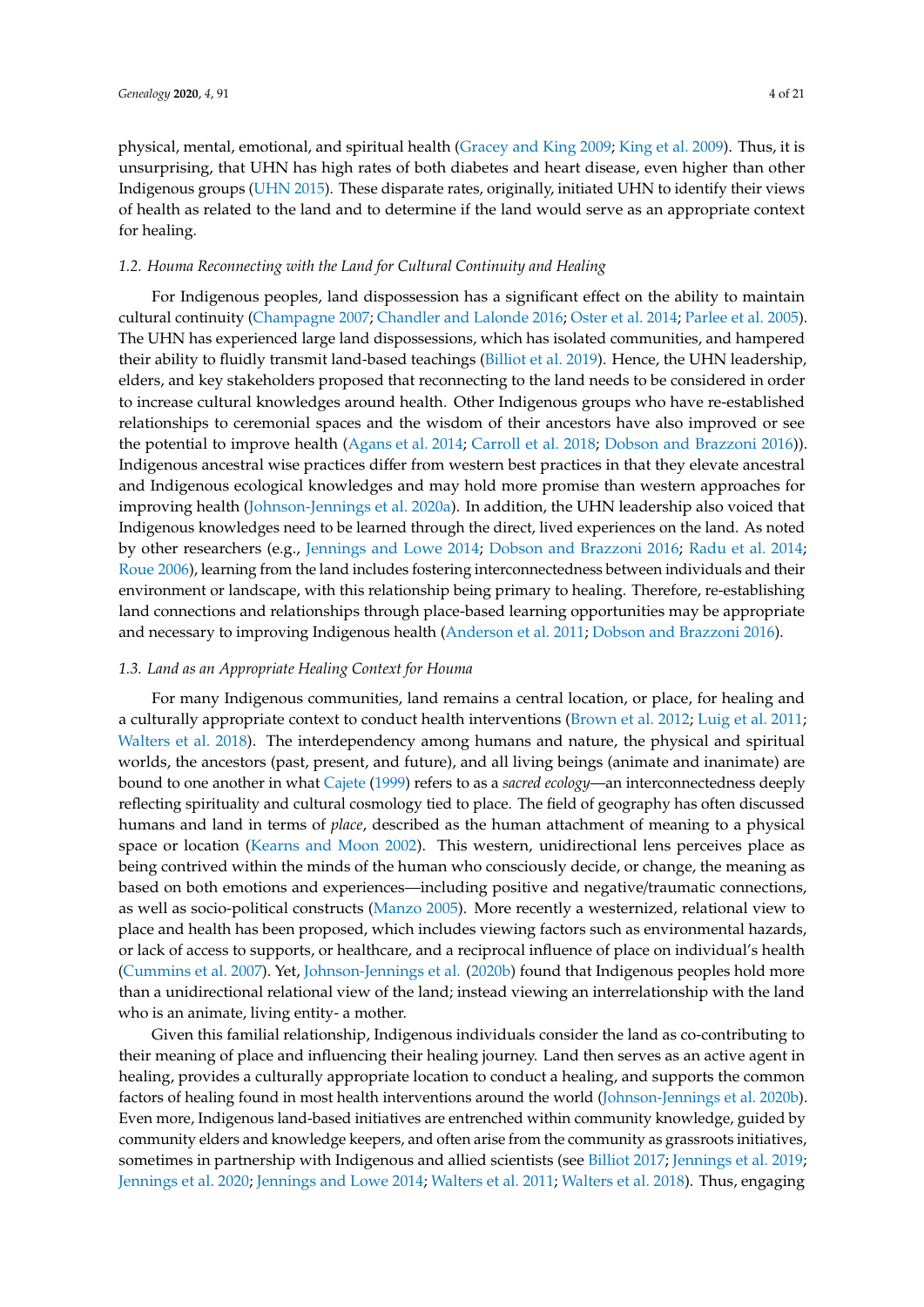upon the land can serve as a potentially effective and sustainable approach to health. The UHN leadership and researchers agreed that a land-based health intervention could illuminate how tribal citizens perceive health and wellbeing.

#### *1.4. Indigenous Land-Based Healing as a Potential Houma Framework*

UHN leadership selected the land as the healing setting and guiding framework for their proposed intervention. Given there remains no clear definition, the authors consider *Indigenous Land-based healing* as *[re]connecting to the land and centring the land in order to conduct healing or health interventions*. Land-based healing differs from western health interventions in that an immediate healing is not expected. Instead, Indigenous healing beliefs have been described as a longer-term process, an unfolding or journey, that one must undertake, especially upon the land [\(Johnson-Jennings et al.](#page-18-9) [2020a;](#page-18-9) [Karanja](#page-19-12) [2020\)](#page-19-12). Therefore, a land-based healing setting serves as the catalyst for transformation towards wellbeing and health, which will occur over time. Land-based healing has been seen to encourage redeveloping relationships with the land, the environment, and with other humans. Furthermore individuals reconnect to the place of their ancestors, their original instructions, or teachings. They also contextualize their selves as being future ancestors who are responsible for the future generations [\(Johnson-Jennings et al.](#page-19-3) [2020b;](#page-19-3) [Walters et al.](#page-20-2) [2018\)](#page-20-2). UHN leadership agreed that land, seen as including the waterways and oceans, holds the unique ability to connect individuals across time and generations. It further creates a mental/abstract space for building relationship and pushing one out their comfort zone [\(Fernandez et al.](#page-18-15) [2020;](#page-18-15) [Johnson-Jennings et al.](#page-18-9) [2020a;](#page-18-9) [Schultz et al.](#page-20-8) [2016\)](#page-20-8).

The UHN leadership described the land and water as integral to their daily life and wellbeing. UHN leadership and elders also supported that land and waters can actively guide people on their healing journeys and can alter their perceptions of place. Being on the land can facilitate the realization that individuals are connected to a larger whole within their landscape and universe. This realization of connection to place further fuels health journeys and encourages sustainable, long-term behavioral changes [\(Walsh et al.](#page-20-9) [2018\)](#page-20-9). This relationship with place is, thereby, inextricably linked to Indigenous traditional ways of being in relation with relatives. Metaphorical examples of relational place orientations can be seen in Indigenous constructs of place as relational referents, such as to "mother earth" or to rocks as "grandfathers." Walters and colleagues [\(Walters et al.](#page-20-0) [2011,](#page-20-0) p. 168) note: "We converse with place as if with relatives. Place is part of our ancestral heritage, our present, and our future. It links us in immediate and visceral ways to our past, present, and future. In this sense, Indigenous peoples emerge from the place and have a bidirectional relationship of caring with place—place cares for us and we care for it." Houma people, who have many stories of wind and water, have been described as being acutely attuned to their sense of place, especially during times of hurricane or disaster [\(Dardar](#page-18-4) [2008\)](#page-18-4). They further have been described as collectively uniting to recover from devastation in a calm and caring ways [\(D'Oney](#page-18-16) [2008\)](#page-18-16). For this study, UHN leadership reiterated their view of land as important for health and their need to collectively address their health in place.

UHN and researchers collaboratively decided that revisiting Houma ancestral sites would be key to identifying a collective health framework. Land-based healing interventions have previously involved either revisiting sacred/ceremonial sites, tribal territories, and/or lands in which they were removed or experienced mass trauma [\(Johnson-Jennings et al.](#page-19-3) [2020b;](#page-19-3) [Parlee et al.](#page-19-6) [2005;](#page-19-6) [Walters et al.](#page-20-2) [2018\)](#page-20-2). Given that land can be seen as embodying trauma—especially if individuals have not often visited the location [\(Manzo](#page-19-11) [2005\)](#page-19-11), transforming narratives of trauma into resilience can become a powerful reframe to support one's healing journey [\(Walters et al.](#page-20-2) [2018\)](#page-20-2). Thus, land-based healing interventions that revisit traumatic places and include cultural interpersonal supports, and therapeutic interventions could provide a venue for transformation of traumatic narratives. In essence, an individual can reflect upon their ancestral narratives/experiences, the land's resilience across time, as well as Indigenous original instruction for health and healing; in doing so, they can begin to craft a narrative of hope and resilience, instead of trauma alone. Being on the land further supports long-term behavioral changes through focusing on the future generations. Land-based healing is particularly important for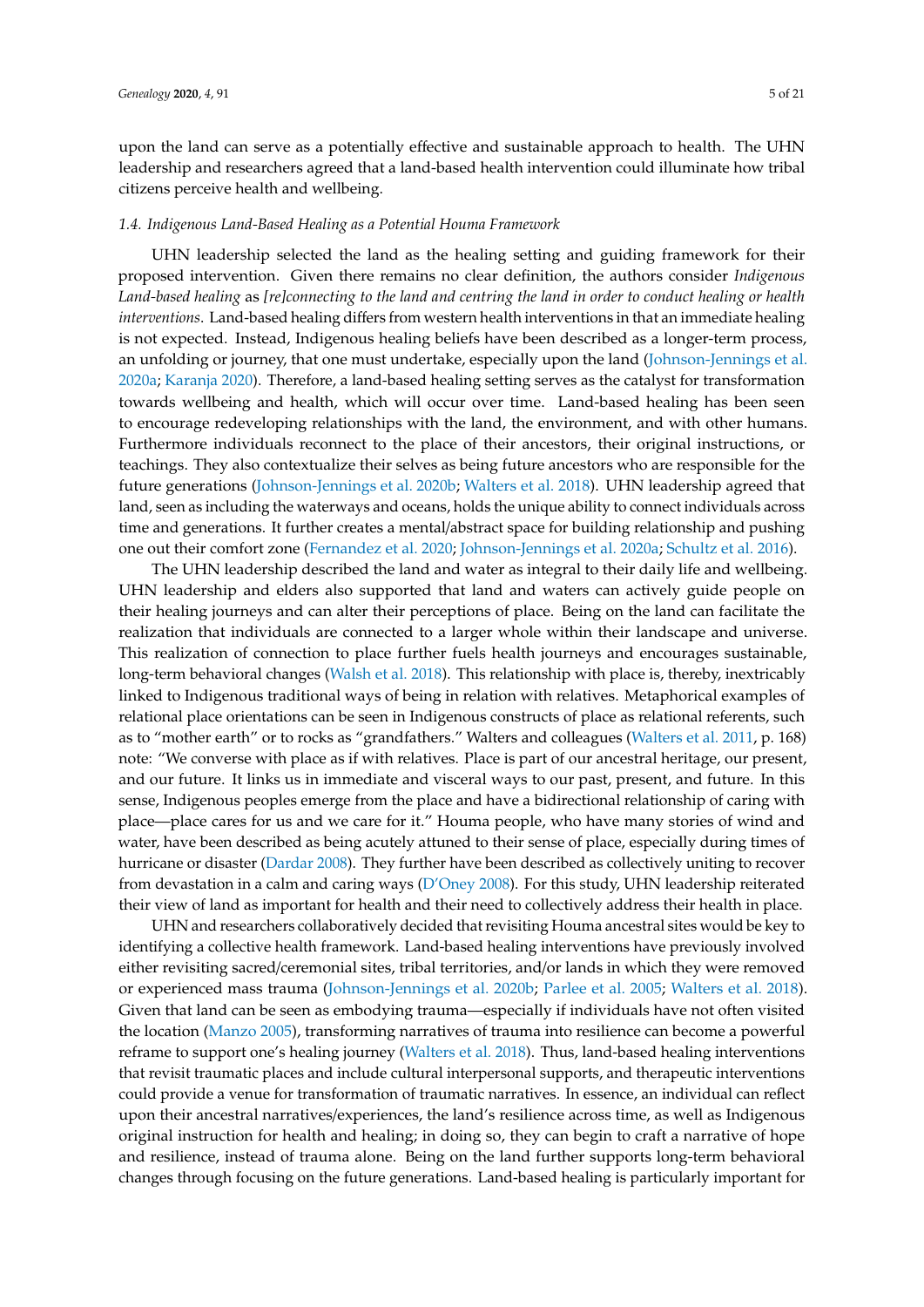increasing Indigenous cultural continuity for healing, while addressing the trauma of land dispossession [\(Brown et al.](#page-17-2) [2012\)](#page-17-2).

After learning about the land-based healing randomized controlled trial *Yappalli*, loosely translated as to walk with mindfulness in the Choctaw language, UHN leadership and Dr. Billiot, UHN tribal citizen, decided to contact the two leading Choctaw scientists and authors (Dr Johnson-Jennings and Dr. Walters). Yappalli, a National Institute of Health/ NIDA, randomized controlled trial R01, is a land-based healing intervention, which engages Indigenous women in the community in retracing their historically traumatic removal trail and retelling ancestral historical narratives in order to reconnect with their ancestor's vision for the future generation and ancestral teachings around food and land [\(Walters et al.](#page-20-2) [2018\)](#page-20-2). Through focusing on a health promotion leadership model, Yappalli has supported Choctaw women participants becoming community health leaders- while learning ancestral teachings and wisdom around health, wellbeing, and food and land practices. In this way, land serves as an opportunity to transform narratives of trauma into hope and resilience and provides the space and place to reinstate healthy relationships. UHN sought to co-develop a similar intervention for their community with the Yappalli research scientists.

#### **2. UHN Returning to Our Roots Land-Based Healing Intervention Research Design**

In 2015, UHN established the goal to address the activity level and diet of tribal citizens, who are currently experiencing high levels of environmental change and trauma and increased health risks. Therefore leadership sought the assistance of the authors to co-develop a UHN health framework by adapting the Yappalli intervention. Through addressing the sites of trauma, they hoped to reconnect with the vision of their ancestors for their health today. Given that the Houma are matrilineal, as are the Choctaw, they also chose to select Houma women leaders who often transmit the cultural knowledge of health to the next generation. They also wanted to follow the health promotion leadership framework and strengths-based approach used in Yappalli. Thus, this project first sought to specifically determine the feasibility of a cost efficient, sustainable, and culturally grounded land-based healing project. The second aim was to identify an initial UHN health framework to be utilized for developing future health interventions.

#### *2.1. Methods*

In collaboration with United Houma Nation, drawing from the community-based participatory research framework [\(Wallerstein and Duran](#page-20-10) [2006\)](#page-20-10), the authors co-developed and implemented the United Houma Nation-led, *Returning to Our Roots (RTOR),* land-based healing pilot that re-traced the forced migration of UHN ancestors to their present-day location. They sought to observe and conduct case studies as UHN mapped the route taken by ancestors to reconnect with traditional, healthy culture and lifestyles to reduce chronic diseases among tribal citizens. This ground-breaking research program drew from the socioecological frameworks [\(Naar-King et al.](#page-19-13) [2006\)](#page-19-13) to identify the social determinants of health including individual levels of influence through behavioral, physical/built environment, and sociocultural domains of influence (i.e., identifying ancestral teachings and visions for health, that enhance cultural and land connectedness). Additionally, the Indigenist Stress-Coping Model, which emphasizes Indigenous resiliencies and cultural coping factors as buffers for health [\(Walters et al.](#page-20-11) [2002\)](#page-20-11), undergirded the conceptual focus and data analysis.

The principal investigator/PI, Dr. Johnson-Jennings, a Choctaw tribal citizen, scientific director, associate professor, and clinical health psychologist; and the co-PI, Dr. Walters, a Choctaw tribal citizen, social worker, scientific director, and associate dean, led the project with UHN tribal citizen, social worker, and research scientist, who was at the time a student researcher. After the Tribal Administrator (who also holds the title of Vocational Rehabilitation Director) and PI held a community feedback session, the PI and the Houma student researcher co-developed a 7-day outdoor experimental excursion/intervention retracing Houma's forced migration route (*Hina*), with the co-PI providing ongoing consultation. Given the tribes matrilineal culture, they sought to recruit 20 UHN women,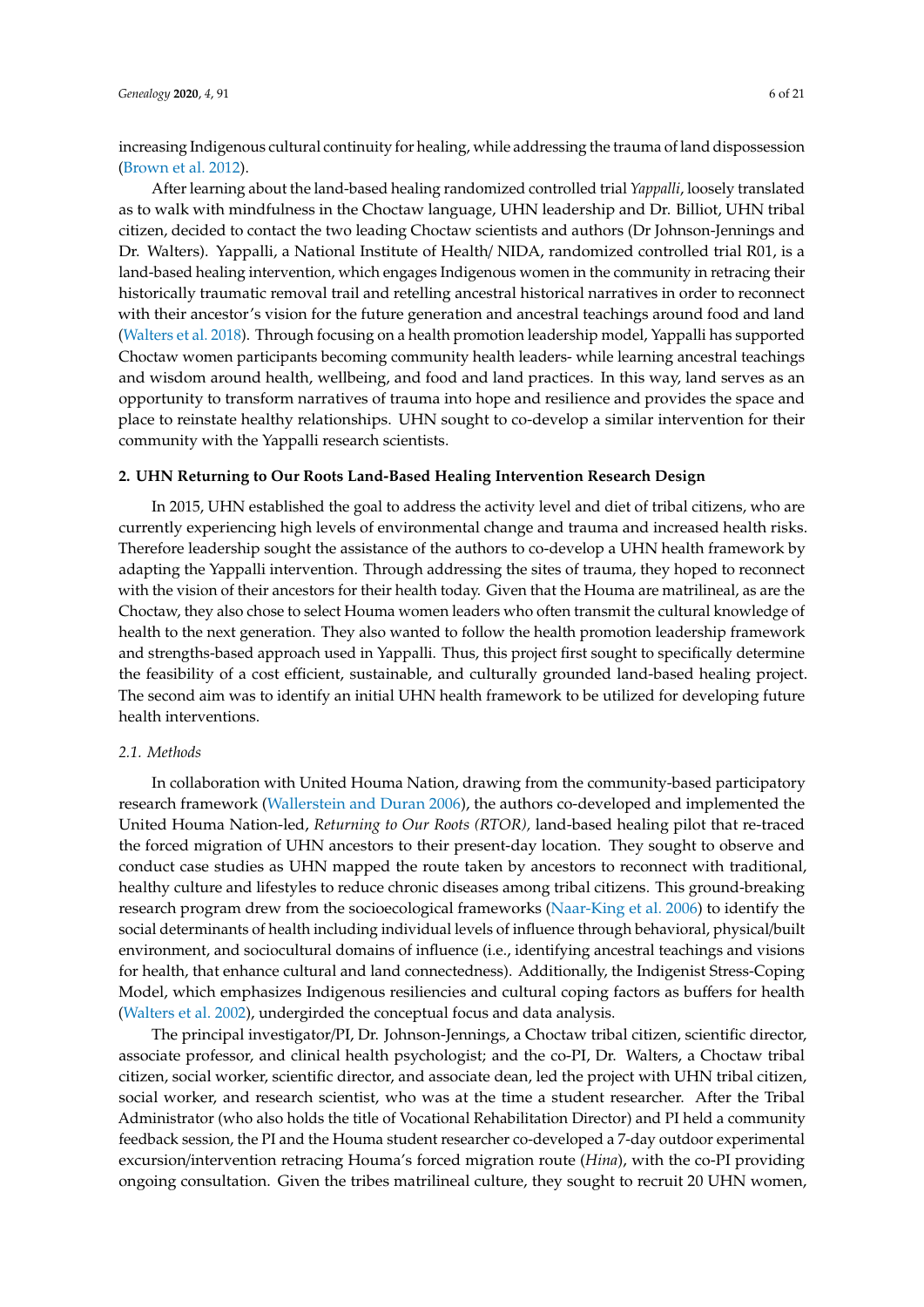who had an interest in health promotion and reconnecting with their ancestor's vision for them. Recruitment occurred via community citizens across six parishes, social media sites, and the community newsletter. Inclusion criteria included being Houma, a woman, and between the ages of 18–45. However, two women elders were also included to help guide the intervention and were part of the 20 women who completed the intervention. A pre-assessment meeting and several post meetings occurred, as led by the UHN community researcher. During these meetings, the Yappalli health intervention and curriculum were presented. The UHN leadership and elders assisted in modifying the curriculum for Houma. In particular, the journey was modified to include land and water/paddling, which is culturally significant. Furthermore, the Houma language, history, and stories were integrated into the curriculum. The PI and Houma student researcher were onsite, travelled, and camped with the participants. This route covered 126 miles over seven days where participants walked an average of 4 miles per day and paddled canoes an average of three miles per day. Daily group activities were integrated and included yoga, stretching, and contemplative reflections at morning light.

During the actual walk, researchers tested field operations curricular implementation, feasibility, and acceptability of the intervention with the participants, as well as conducted pre and post interviews and two focus groups. They sought to conduct a case study to identify cultural health beliefs in order to inform a culturally relevant health framework. The UHN Tribal Administrator and her community-based team recruited 20 UHN women and directed UHN logistics with support from the student researcher. Through reviewing historical documents, UHN finalized the route and sites of interest.

Participants conducted a body composition analysis pre and post walk to inspire increased knowledge about leisure-time physical activities and healthy food habits. The researchers initially piloted a health pre-assessment survey, which was preapproved by UHN leadership; however, many participants spoke Houma or French as their first language and had difficulty completing the surveys on their own. The UHN leadership and researchers considered the participants' feedback and determined that the survey's reading level and length were too burdensome for the selected sample. Therefore, the researchers chose not to require a post survey. Instead, participants were given the opportunity to reflect on the survey and the feasibility of future surveys during post intervention interviews and focus groups. Participants further were requested to complete daily reflections. This included the following: "Today we are asked to reflect on ... " Questions to guide our reflections: What do our ancestors want from us? What do we want for ourselves? What kind of ancestors do we want to be for our children?"

## *2.2. RTOR Curriculum*

The United Houma Nation co-developed the land-based healing curriculum, using the Yappalli curriculum as a guide. In doing so, they identified historical accounts of Houma women leading their community to safety and ancestors suffering unbearable struggles to ensure the survival of future generations. They identified sites to visit, which included mounds and waterways in order to reconnect with ancestral instructions (i.e., Original Instructions). Key Houma massacre and removal sites were further identified in order to consider resilience and resistance. Similarly, the ancestral ceremonial sites and waters were included to consider revitalization of ceremonial practices and spirituality. The UHN further requested to visit the French consulate to focus on the blending of Houma and French culture that continues to thrive while resisting colonization. UHN also co-developed their daily curriculum, which presented historical accounts at each site and allowed time for reflection. On day one, the participants visited their historical tribal territory before European contact, Tunica Hills, which is north of the Baton Rouge. Here they symbolically declared that they were making a claim for their future health and redeclaring this as their territory. This symbolic act set the stage to focus on their health and the future. Through making land central, they sought to transform narratives around trauma into hope and resilience, modeling such approach from the Yappalli project. Themes included the following as shown in Table [1.](#page-7-0)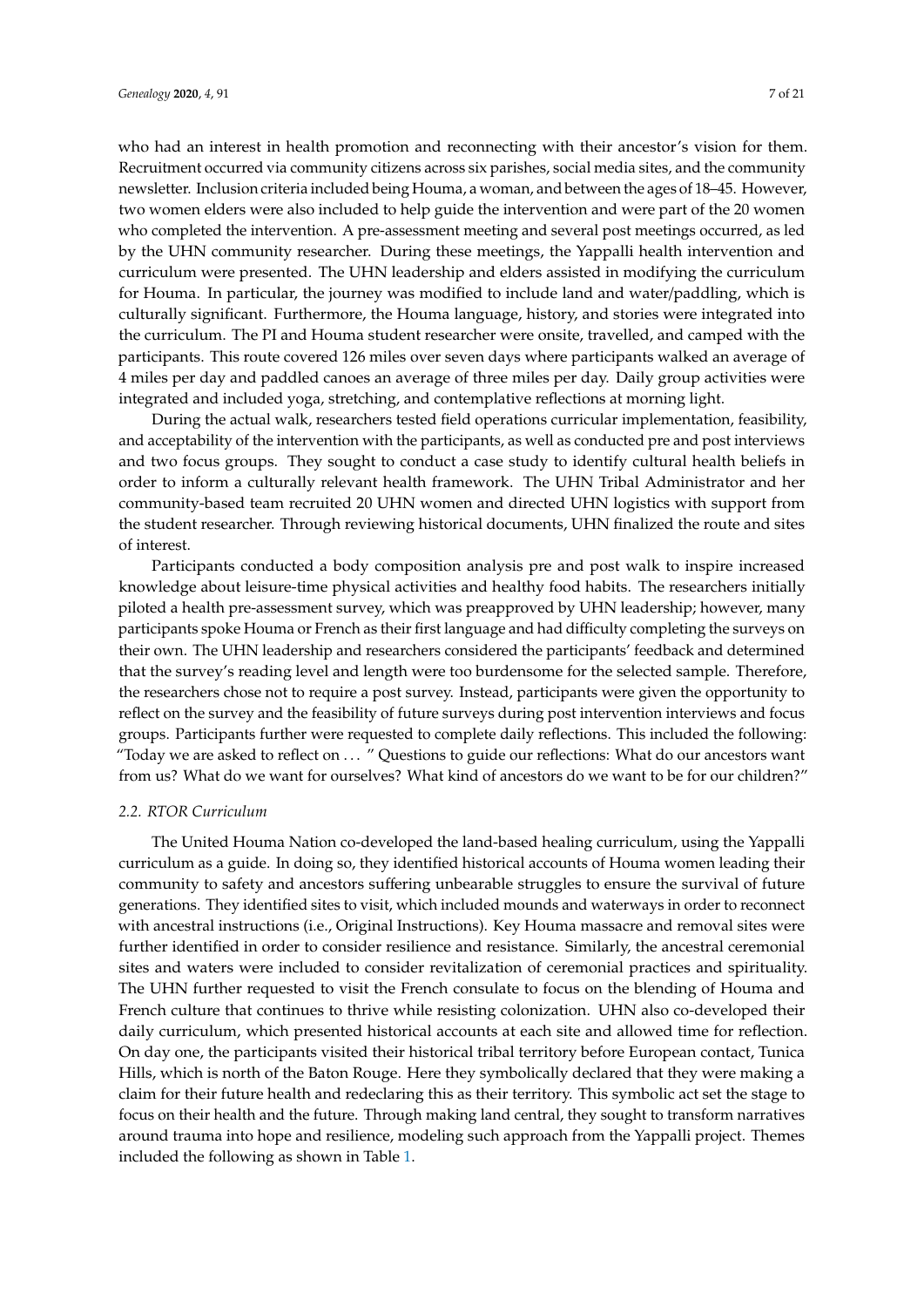<span id="page-7-0"></span>

| Day 1: ancestral based culture, Identity                          |
|-------------------------------------------------------------------|
| Day 2: relationships to food, land, place, health, and each other |
| Day 3: compassion and generosity                                  |
| Day 4: cultural healing of grief, loss, and trauma                |
| Day 5: medicines (water, plants, herbs)                           |
| Day 6: balance and correcting imbalance                           |
| Day 7: Houma values for life and living                           |
| The daily semi-structured group sessions for each day asked:      |
| a. "What did the trail teach you today about the topic?"          |
| b. "What do my ancestors envision for me?"                        |
| c. "What kind of ancestor do I want to be?"                       |
| d. "What kind of ancestor do I want my children to be?"           |
| e. "What are your thoughts and feelings of the journey?"          |

## *2.3. Reflexivity*

Reflexivity was fostered by having multiple investigators on this study. While the co-PI, Dr. Walters, did not travel with the team, she was available via telephone for consultation around interpretations and research decisions. Further the PI, Dr. Johnson-Jennings, and, then, student researcher, Dr. Billiot, held daily dialogue regarding their interactions with the participants, discussed potential biases and interpretations, and kept daily field notes. This was especially important given similarities between Choctaw and UHN culture and the need to identify even subtle differences. Furthermore, 11 individual post-walk, semi-structured interviews were conducted after the walk to further permit participant reflection following the questions identified in Table [2.](#page-7-1)

<span id="page-7-1"></span>**Table 2.** UHN Returning to Our Roots semi-structured interviews and participant questions as used in the Yappalli Project.

Can you briefly describe what motivated you to do the walk?

Thinking back about the whole experience, can you tell me about a moment that stands out for you or that was particularly significant for you?

This question is thinking about the walk, "Can you tell me a moment that stands out for you?" Since you did not go on the walk, but you participated in activities following the walk.

"What did your ancestors envision for you? What kind of ancestor do you want to be?" And, "What kind of ancestor do you want your children to be?" What do you believe your ancestors envisioned for you?

What kind of ancestor do you want to be?

What kind of ancestor do you want your children to be?

Have there been any changes in your daily routine or in how you think about relationships since that experience? Relationships could be to people or the environment or to food.

#### *2.4. Rigor*

The Houma student researcher, who conducted the interviews, had prolonged engagement with the community from October 2011 to the present day. To reduce researcher bias, the research team utilized peer debriefing support and triangulation. Triangulation strategies are seen as the strongest method to reduce threat to trustworthiness of reactivity, researcher bias, and respondent bias [\(Padgett](#page-19-14) [2008\)](#page-19-14). In this study, we utilized two methodological triangulations to analyze data through constant data comparison and NVivo coding. The second triangulation methods utilized was data triangulation in which we analyzed data from observations from pre and post intervention, intervention focus group interviews, and post-intervention individual interviews.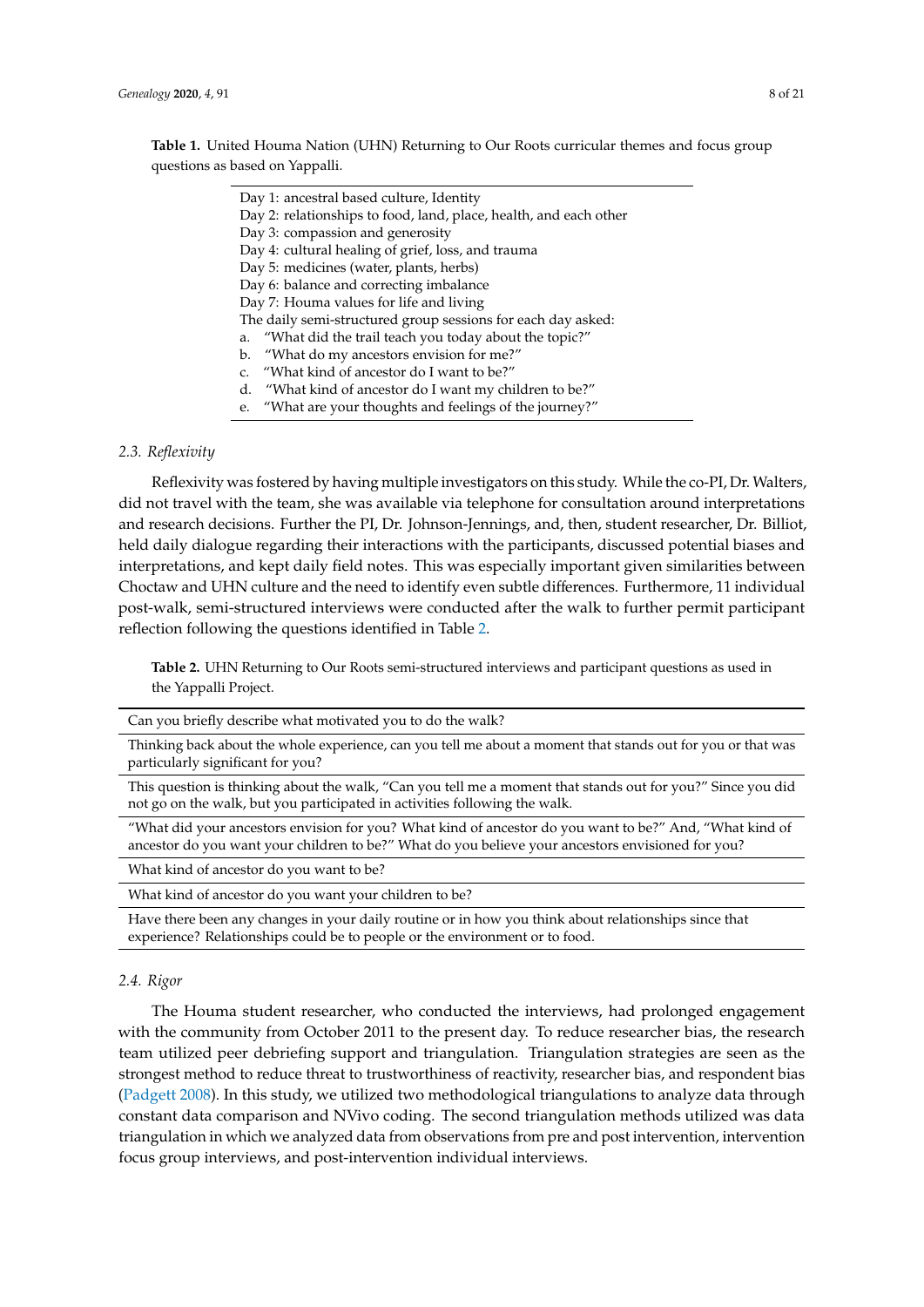The authors built rigor into the design of the study through peer debriefing and support. The co-PI and senior author supported the researchers in the field with socioemotional support, integrity (i.e., keeping the field researchers honest in reflexivity), and suggested ideas to reduce barriers. This method to increase trustworthiness of researcher bias is often overlooked [\(Padgett](#page-19-14) [2008\)](#page-19-14) but served as an essential component of the intervention.

#### *2.5. Relationship*

The PI, Dr. Johnson-Jennings, and Co-PI, Dr. Walters, have had a long-standing research relationship for the previous 18 years. Historically, the Choctaw and Houma were known to support one another in times of trouble. Further, UHN culture overlaps with Choctaw in some language, cultural norms, beliefs, and history. At the same time, UHN remains a distinct tribe and culture that has evolved and intermingled with French ancestry. Through a research fellowship, the PI's met the Houma student researcher, Dr. Billiot, who was a mentee and predoctoral fellow at the time of this research. The researchers' tribal histories and relationships fostered a rapid bond between the three. While at the same time, the Co-PI, Dr. Walters, has served as senior mentor for Dr. Johnson-Jennings during her career, and both have served as mentors for the then student researcher, Dr. Billiot.

#### **3. Data Analysis**

The authors utilized the constant comparison coding method for this study, in which the process flows from raw data, then preliminary codes, to final code [\(Saldana](#page-19-15) [2015\)](#page-19-15). Participants' expressions and vocal emotions were audio recorded and were directly written into hard copy of raw data. This minimized the distortion of the meaning in interview. All interview transcripts were analyzed in similarity and differences, frequency of concepts, sequence of statements, correspondence to events and stimuli, and causation [\(Hatch](#page-18-17) [2002\)](#page-18-17). The first participant's interview was initially codified with notes being taken, clusters conducted, and then larger categories developed. The codifying process for subsequent interviews influenced the general themes, which were then tabulated based on the data. The authors analyzed each sentence of the participant transcripts, documented the emotional changes in audio records, and transitioned into preliminary coding based on the relationship to the land-based healing. The team integrated and categorized the final codes by the outcome of preliminary codes.

#### *3.1. Findings*

Qualitative results from this Indigenous led pilot study indicated that *the UHN Returning to Our Roots* was a feasible pilot project, which provided reconnection to the land and prompted the development of a Houma health framework. The initial themes included the sociocultural determinants of health and cultural buffers including (1.) place and creating space, (2.) ancestors, (3.) spirituality/mindfulness, (4.) cultural continuity, and (5.) environment and health. The reconnection to land was central to renewing relationships with ancestors (aihalia asanochi taha), others, and body. This re-engagement with the land and waters contributed to subthemes of developing stronger tribal identities, recreating ceremonies, and increased cultural continuity and identity—including understanding of "what it means to be Houma." It also transformed trauma narrative into ones of hope and resilience for future generations. These are the key components of the Houma Health (*Uma Hochokma*) Framework (see below).

#### 3.1.1. Place and Creating Space

Through placing land, including water, as central, participants reported new relationships with historical Houma places; i.e., ancestral mounds, waterways, sites of historical ceremonial dances/stomp dances, massacre sites, and the French consulate. Through examining the transcripts, we found that participants renewed perceptions of place and created a mental space to reflect upon their Houma culture. Participants reported feeling connected to the place of their ancestor's, the historical significance of the site, as well as their present relationship to historical trauma, their ancestors' and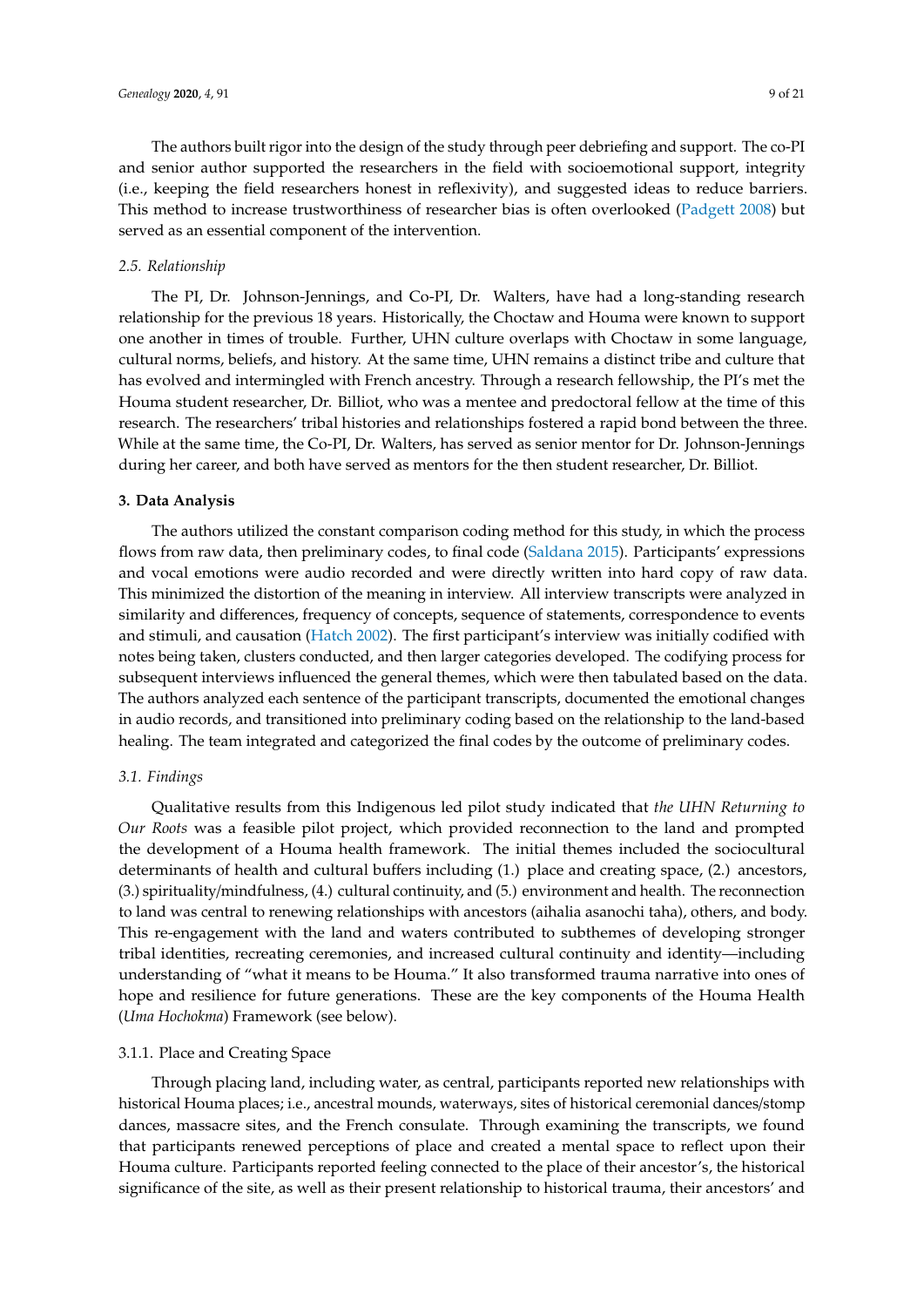self-journey and resilience. " ... think our ancestors envisioned for us to be able to be proud of who we are, of course. I mean that sounds kind of cliché but it's not. Be proud of who we are. Don't let our history die. I think they would have been saying, look, learn and continue to pass down. Otherwise, their journey would have been in vain. Their struggles would have been vain. Their lives would have been in vain, if we don't pass it on down."

The transcripts further reflected subthemes of finding "beauty" in place and among nature. " . . . You feel still very connected, but you go up there and your cellphone doesn't work, and you can't hear the highway. All you can hear is the waterfalls. I love it there. It's so beautiful. It's such a great space." Along these same lines, several participants reported having a form of mindfulness in place; or being aware of feelings and beauty, despite external occurrences. Water appeared to elicit mindfulness more than land alone. "You feel still very connected, but you go up there and your cellphone doesn't work, and you can't hear the highway. All you can hear is the waterfalls." Others noted an internal happiness that elicited from being in nature, "Just kind of laughing, giggling and just to kind of be there just with the nature right there. I know there were cars passing but that's not what I connected with and that kind of stuff."

The participants also held negative feelings related to oppressive experiences in relation to place. "Then to have all the jail oppressive feelings and know some of the horrors that now take place there was really overwhelming. That was really overwhelming for me." A flooding of emotions was mentioned by many standing in these traumatic places. This then spurred ceremonies for healing self, body, mind, spirit, and the land. In fact, the land was referred to at least twice as an active agent in the healing process and actively influenced participants ideas of place and wellbeing.

Participants further overwhelmingly connected to sites, viewing them as places of experience to overcome fears and become "brave." These connections included seeing their ancestral histories embodied in place, as well as well as connecting to other relations during this process. Being at these sites "Felt like family" and provided a sense of collectivism, with a focus on social relationships past, present, and future. They further described the need to find one's path as part of the collective Houma Nation.

#### 3.1.2. Ancestors

Through reconnecting with their ancestral sites of trauma, the participants reflected and contemplated their ancestors' past resilience and the sacrifices that they made for the future generations. In particular, visiting the massacre and removal sites elicited comments regarding ancestors' strength, love, and resilience. They further often felt a strong sense of connection with their ancestors. "Not necessarily because we were there as a group, but like for myself in like just quiet times and just feeling very rooted and very connected." The participants saw their ancestors' traumatic experiences as sacrifices that they made for the current generations' survival, which spurred deep appreciation. "I think it gave me a great appreciation of what our tribal member in the past went through. The tall trees. The gullies. I'm sure they had to struggle a lot. Sometimes as tribal members now . . . "

The participants drew strength from the places that embodied trauma, remarked about their resilience as the future generation, and their need to heal through ceremonies. While conducting ceremony the participants noted their ancestors' love and visions for them. Through retraveling in their ancestors' footsteps, the participants reported appreciation and responsibility. "Grateful for their sacrifice and survival. I felt proud to be related to somebody or a group of people who have survived so much and are still so strong. That was ... I feel pride in that ... " Participants further felt that their ancestors wanted them to carry on these land-based practices with their more than human relations. "I think in spaces like we had, we weren't in the desert, nature provided us with everything we needed, and I think they would have wanted us to know how to use that, not just the animals or fishing, but like the plants, the remedies, the just being at peace in nature. I think that's what they would have wanted." Inherent within this quote is the idea of being in balance with the land, water, and place.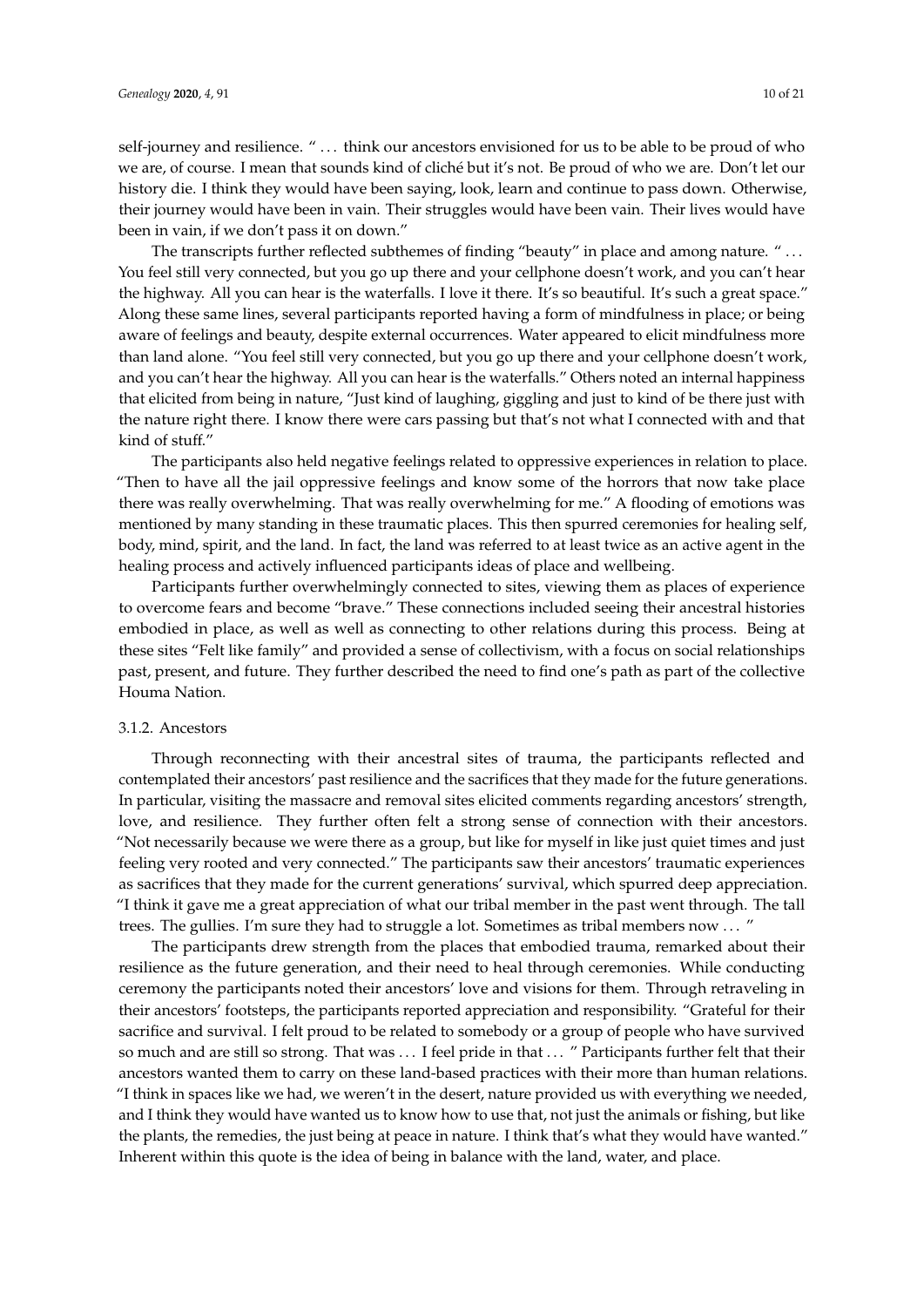Land and water further actively reconnected participants spiritually. Participants described feeling more spiritual on the water and land. They further revitalized spiritual practices, such as a ceremonial dance, furthering cultural continuity while on the trip. In doing so, they reconnected to one another and the earth at a spiritual level and viewed themselves as part of a greater whole-including across time and space. Through being on the land, camping, walking, and canoeing, participants had the opportunity to collectively share in grief over cultural loss and resulting ill health. Additionally by connecting through ceremony on the sites of trauma, laughing and engaging in cultural activities, participants were able to heal. Also, participants participated in cultural traditional practices in place; e.g., basket weaving, beading, creating medicine pouches, and group prayers for loved ones, which facilitated a spiritual connection with their ancestors, their tribal members, and the more than humans/animals, plants, waters, etc. In their discussions, they focused on the health of the land, the waters, and their past and future generations. Participants also discussed conflicted feelings, "I felt like there was a spiritual connection there [Angola Louisiana State Prison], but I felt like it was interrupted because our history is misrepresented. The ceremony there felt a little healing, not a little, but it felt healing to kind of process that and think about it in a different way." Thus, reconnecting to the land included reconnecting spirituality even in places of ongoing oppression and trauma. There existed an acknowledgment of biased and inaccurate history that may have interrupted their spirituality, and otherwise encouraged the continuity of marginalization. Yet at the same time, they were able to process such and initiate healing upon this location. This facilitated a transformation in the viewing of trauma at these locations and an assertation of control. Being in the same space as their ancestors, including both sites of ceremonial grounds and trauma, the participants began to focus on spirituality, healing from the oppression and disruption of cultures, as well as seeking to initiate change.

Through a Houma view of place, the participants created a new place for ceremony. Through the process of ceremony, they were able to feel, at times, overwhelming emotions and create healing as they began envisioning themselves as future ancestors. This furthered their focus on cultural continuity and identification as a tribal citizen. "I think it only strengthened my identity of being Houma. I felt proud and I felt grateful that they made the sacrifices that they made to be together, and to be with family, and to have survived the long trek." They further initiated more interest in plants and medicines and their use for healing, reinvigorating ancestral ceremonies, such as the stomp dance, and feeling more spiritually connected to places in general.

#### 3.1.4. Cultural Continuity

The participants frequently discussed needing to further cultural continuity in order to heal during the RTOR land-based healing intervention. Through being on the land of their ancestors, participants reconnected with the importance of continuity. They saw their culture as living and not stagnant. "Culture's living, it's a living thing. It's not dead or whatever, so whatever the Houma culture looks like now, that's the culture. That really resonated as, like I said, talking, and going through all the stuff planning through this trip of looking back on our stuff . . . " Furthermore, being on the land symbolized their desire to keep their culture moving forward. "Oh, we used to do this, we used to do that." Well why don't we now? That can happen, as long as we continue to further our culture, and continue to move along with the tribe." They also voiced an overall strength in having a Houma identity. The participants further felt strength and pride in their ancestors and themselves for maintaining a Houma identity. In essence, Houma place symbolized their need to carry their identity, culture, and knowledges into the future. "I want them to be able to walk or sit somewhere that I once was. Even something as simple as sitting in my house, and just sitting down and remembering." Most saw cultural continuity as a collective responsibility in which past, current, and future generations must contribute. " ... it's not only just being a member, but I have a responsibility towards our preservation and that other people have those experiences and making those connections." They also saw maintaining cultural practices including food gathering (fishing, hunting, and gathering) and craft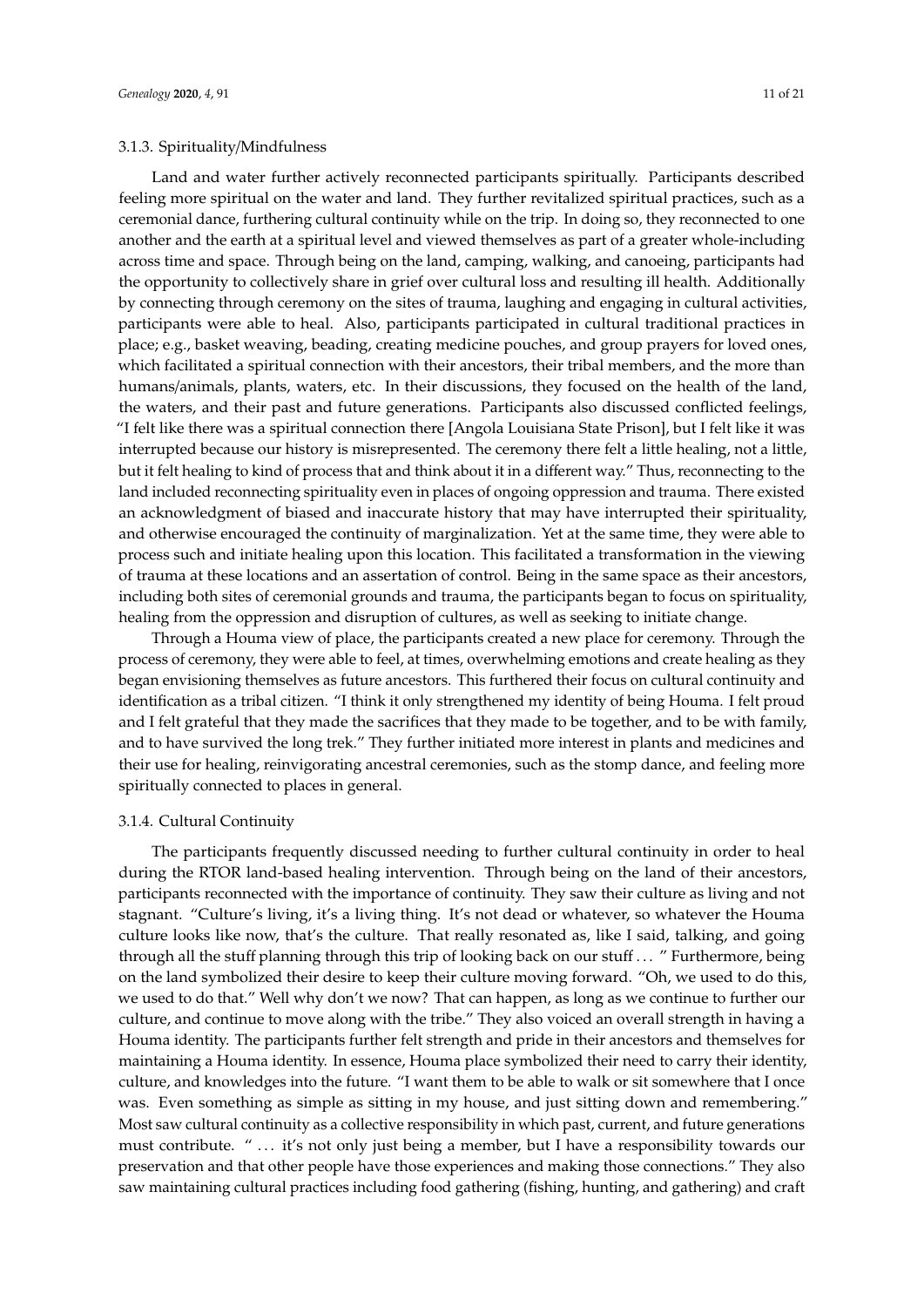(i.e., basketry, beading, sewing, etc.) as important for a recommitment to health. " . . . I think it's just that stronger commitment. I think as well it reaffirms that commitment of, I have a responsibility to the tribe, so it's not only just being a member, but I have a responsibility towards our preservation and that other people have those experiences and making those connections." Furthermore, by reciprocally creating new views of place while in sacred or territorial place, participants were able to engage in ceremonies and traditional activities, thereby furthering cultural continuity.

#### 3.1.5. Environment and Health

Participants linked the environment to their health similar to other Indigenous groups (see [Jennings](#page-18-13) [and Lowe](#page-18-13) [2014\)](#page-18-13). For instance, when the "children don't play outside," the participants saw this as unhealthy. Participants further discussed the impact of global warming and climate change. In particular, they noted the change in seasons and weather patterns. "I've never seen a tornado before when I was growing up until recently. It's like, "What's going on?" Is it the green gas? The ozone layers?" Many also discussed how many places "looked different," "the trees are dying the water is darker," "the fresh water is not safe to swim in or drink." Thus, the health of the environment appeared to influence their view of health today. Secondly, the participants discussed current land traumas including the BP oil spill, the pollution of land and waters, and loss of land by brackish waters. "What about the natural order of things? At what point are we going to realize we can't keep messing up the natural of things? At some point ... Even with this ... With coastal erosion, and these oil spills, and the oil line, it's like eventually, Mother Nature is going to take back what was hers, whether you give it to her or not. I just really . . . I really feel like there needs to be more of an effort for all of us to do our part when it comes to stuff like this." Finally, the participants also recognized the impact on the more than human relatives during the intervention and shifted their view of connectedness to their ecology. "The environment, I've been concerned about the environment... I remember the birds that you pointed out like how the birds were following us. I've kind of been connected. I mean I've always thought about the animals being part of our ancestry, but it wasn't until then that I kind of started doing that, watching for animal reactions, how they are whenever we are around. That was a little bit of a shift."

#### *3.2. Feasibility*

The participant feedback guided the researchers to tailor future efforts on teenage youth. They saw the RTOR as highly feasibility in terms of bringing people together, addressing physical health and behavioral choices, and in learning about the UHN history. Difficulties were further voiced around age cutoffs, surveys being in English and too long, leaving out some elders, and the inability to bring youth along. UHN leadership reflected and wished to build land-based healing capacity for UHN in the future and would like to target youth.

#### *3.3. Houma Health: The Uma Hochokma Framework*

The data generated from this project provided the structure for the development of a Houma health (*Uma Hochokma*) *Framework*. The Figure [1](#page-12-0) depicts a triangular path of mountains or one's life journey, as is traditional to Houma, and related Muskogean cultures. The aligned bottom left and right triangles, or the path of change, were chosen to represent the individual's healing journey of an individual during life's ups and downs. This path begins with the land and water, each being equal in significance and representing mother earth. Then, the path leads to relations that are central for health. The mind and spirit then interact to define and experience place, or how an individual interprets his or world. Not only did UHN participants see land as central for their healing journey, but water was equally important for healing and change. Meanwhile, land and water were described as being perceived by the mind. The mind forms the sense of place, as influenced by one's spirit, during one's journey of health. The inner, imposed diamond of resilience is a common pattern in Houma culture as it represents the rattlesnake for most Muskogean/Houma peoples. The Houma word for rattlesnake is santè lo meaning sacred snake and symbolizes resilience and adaptation [\(Brown and Hardy](#page-17-12) [2000\)](#page-17-12);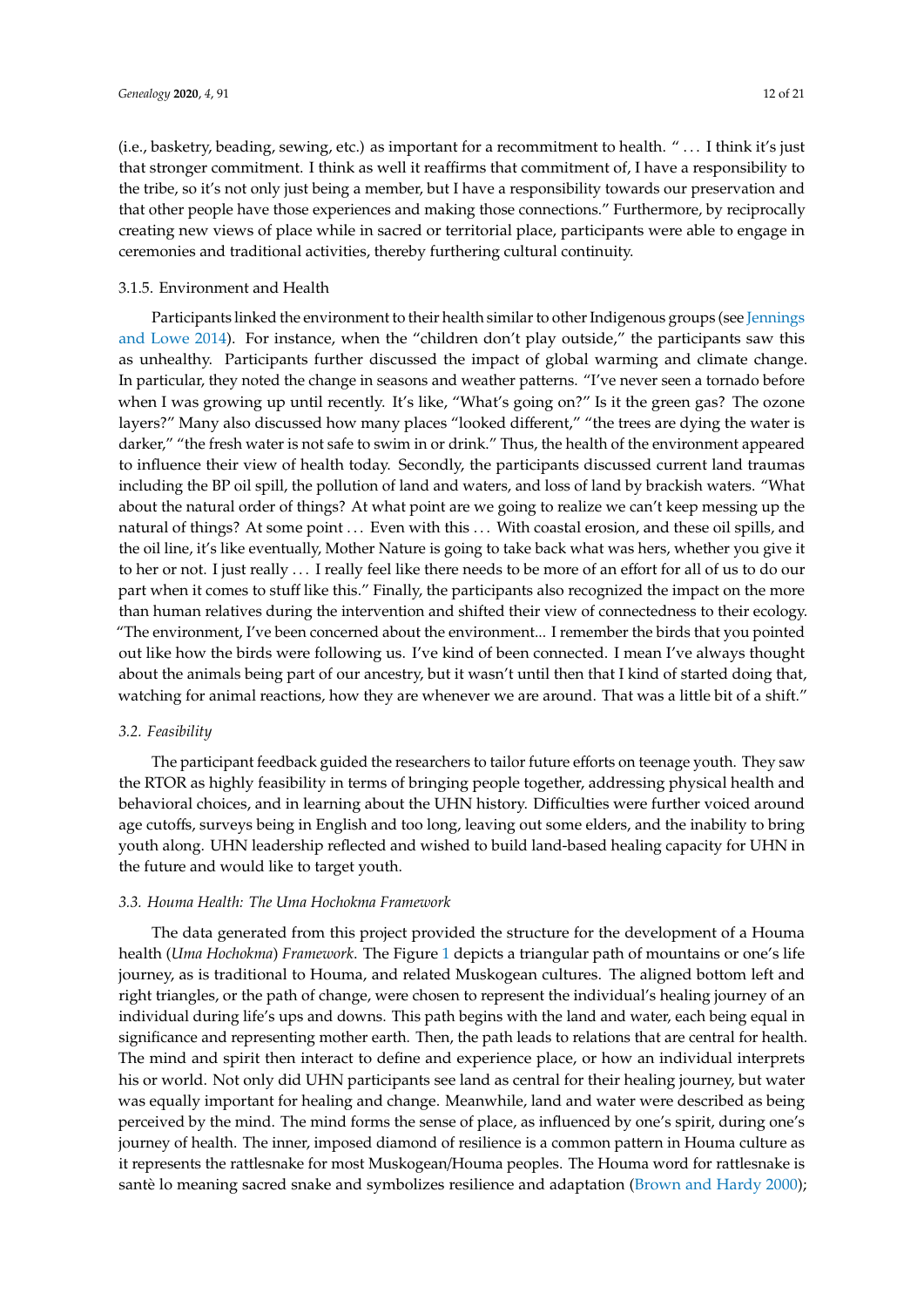both of which were found important to a Houma view of health. This rattlesnake diamond holds the sacred mind, which interacts with the land/water and place and is dangerous as well as healing, like the rattlesnake. The diamond also contains the body, spirit, and relations that must be in balance with the mind for health to occur. The mind is counterbalanced with the body, both needing the other to exist and to maintain health in order to thrive. Then, the spirit and relations, or relationships and responsibilities to others across generations, are counterbalanced within the diamond of resilience. All of the diamond elements need to be in balance for healthy coping, supporting resilience, and overall health, which is centered within the diamond.

<span id="page-12-0"></span>

**Figure 1.** Uma Hochokma Framework.

and are symbolized within the bottom large triangle that forms the base of health. Each reside within one foundational angle as they interact reciprocally, in balance, and represent locations where embodiment of trauma and ancestral love and healing can occur. The two upper triangles—not overlapping—are symbols of the ancestral narratives and the spiritual ceremonies that facilitate changes and support  $\overline{t}$  transformation of trauma to resilience, or transcendence. For example, in our study, UHN women initially perceived place from historically traumatic, colonial views. However once strengths-based ancestral narratives of place were learned in relationship with land and water, the women initiated a spiritual response, often in the form spiritual ceremonies, spurring transformation and healing. While the body engages upon the land, the spirit further interacts with relations (both human and more than human), simultaneously eliciting mindfulness/contemplative practices. Meanwhile, the land/water, body, and place are critical elements involved in land-based healing

This Uma Hochokma Framework further symbolizes that when one engages upon the land physically, mentally, and spiritually; bodies become physical representations of ancestral survival and resilience. We found that women perceived their physical being as a symbol of hope, which increased the desire to further cultural continuity and wellbeing among the collective. In other words, ancestral narratives gathered from the land can transmit strength and initiate change across generations; thereby, overcoming the spiritual disconnections that may have occurred through trauma. Additionally, as seen our study, Houma can engage in ceremony with the land not only to heal their spirits, but also to heal the land, as voiced by the Houma women. Through creating new ceremony or revitalizing ancestral ceremony, Houma can further their cultural practices, heal the land, and continue their culture for the future generations through a journey of healing.  $\overline{c}$  review, Houma can further the interview, heal their cultural practices, heal their cultural practices, heal the interview of the interview of the interview of the interview of the interview of the interview of th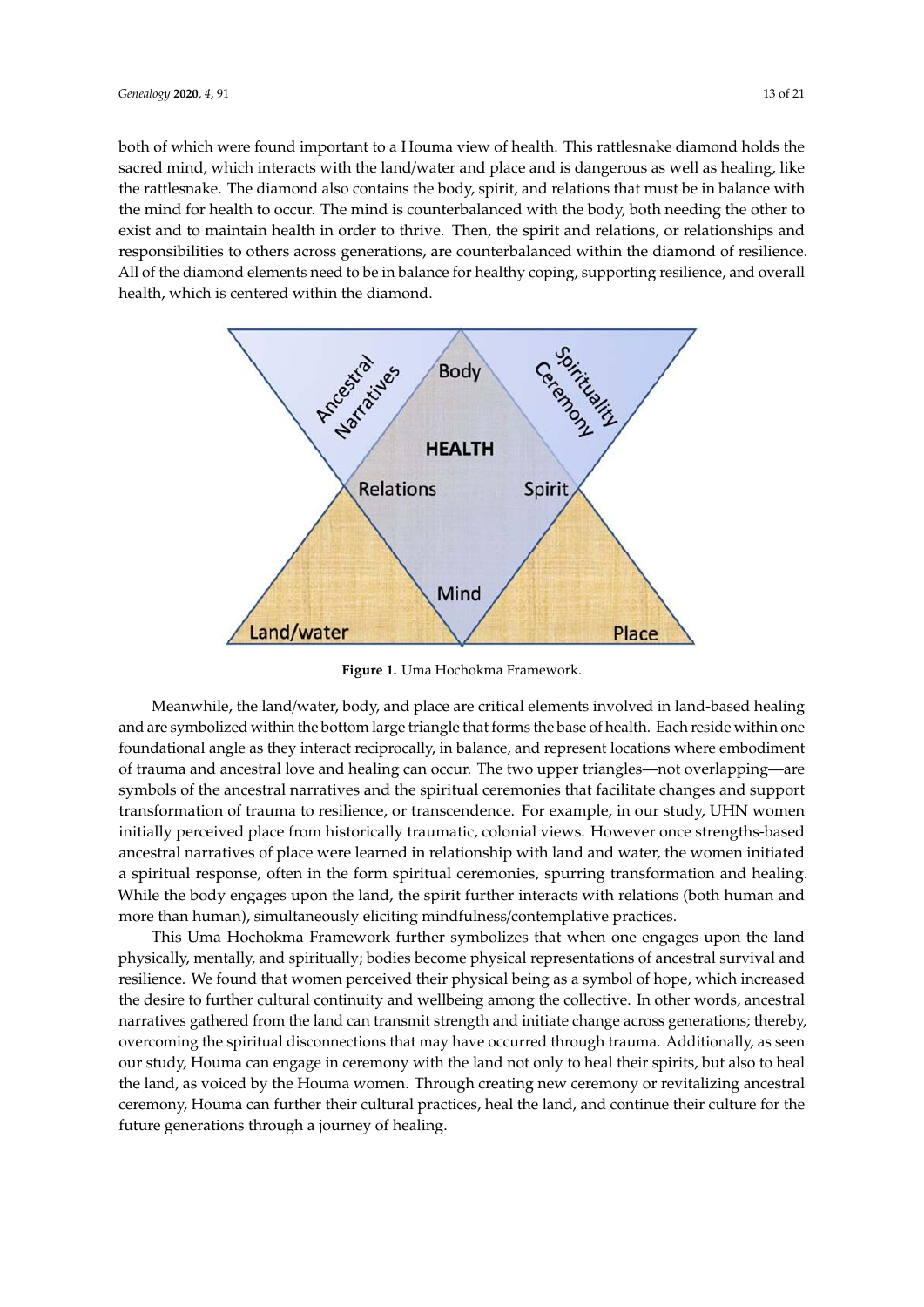## **4. Discussion**

"Walking. I am listening to a deeper way. Suddenly all my ancestors are behind me. Be still, they say. Watch and listen. You are the result of the love of thousands."

—Linda Hogan quote

As Indigenous Muskogean poet and novelist Hogan states, land and place serve to reconnect Indigenous peoples to their ancestors, their resilience, and their love, as supported by our findings. This community engaged, culturally grounded study sought to reconnect UHN participants with their ancestral land and experienced historical trauma in order to encourage identifying ancestral narratives of resilience, UHN healthy cultural protective factors, and assess if reconnecting to the land would encourage participants to practice healthy behaviors. This study identified Houma social determinants of health related to the colonialism, behavior, land, and sociocultural practices/narratives that can help mitigate health disparities and are represented in the proposed framework. Overall, this study found that land can serve as a therapeutic site for healing through reconnecting UHN citizens to both ancestral knowledges and stories of resilience, as well as viewing self as part of a larger collective. These findings also imply that revisiting historically traumatic places encouraged renewed commitment to cultural continuity and health behaviors—particularly when these places are approached relationally, with ceremony. While place can bring into the conscious ancestral histories, as well as inaccurate settler colonial histories [\(Gustafson](#page-18-18) [2001\)](#page-18-18), we found that a land-based healing intervention can counteract settler colonial historical trauma responses and spur healthy behavioral changes. It also permitted for the therapeutic healing of trauma through reclaiming historic ceremonies and creating space for cultural continuity. Through this journey, UHN was able to develop their health framework (see Figure [1\)](#page-12-0), which can be used in future studies to support resilience and thrivance.

#### *4.1. Place and Creating Space*

The *UHN Returning to Our Roots* study supported Indigenous worldviews indicating that no distinction between people and the land exists [\(Baskin](#page-17-0) [2016\)](#page-17-0). Houma participants viewed the water and the land as their mother/relative. As seen in Figure [1,](#page-12-0) land and water function as a physical location that holds cultural notions of place. This study reinforces that being on water and land creates meaningful relationships with Indigenous peoples and are critical in their journey to health. Our participants further felt spiritually and ancestrally connected to locations that their ancestors experienced sacred as well as traumatic events. In addition, our findings imply that place, like relatives, can serve to build relationships with others and a sense of community. Visiting place can further facilitate a stronger sense of Houma identity.

Land also served as an ideal location to decolonize notions of place, while simultaneously supporting cultural practices and identity. For instance, participants' memories were initially vivid and painful regarding traumatic ancestral places that were not frequented prior to the intervention, as seen with other research [\(Saar and Palang](#page-19-16) [2009\)](#page-19-16). Yet after the participants physically reconnected with the land, these colonial sites and memories were replaced with even stronger Houma narratives of ancestral love. Though settler colonialism encourages silencing of the trauma and the dispossession, the land can continue to actively transmit both loss and life once a relationship is re-established [\(Tuck et al.](#page-20-12) [2014\)](#page-20-12). Through revisiting the land, the Houma women were able to assert agency, claim the space and pain of their ancestors, and create a Houma space to heal through ceremonies and reflections, supporting prior land-based research [\(Byrd](#page-17-13) [2011\)](#page-17-13). In alignment with non-Indigenous literature [\(Kearns and Moon](#page-19-10) [2002\)](#page-19-10), our findings reinforce that place, in terms of ancestral water and lands, matters for health and can serve as a strong facilitator for reflection and behavioral changes. Given Indigenous views of land and wellbeing, land can serve as an important context in which to conduct a culturally appropriate, health intervention.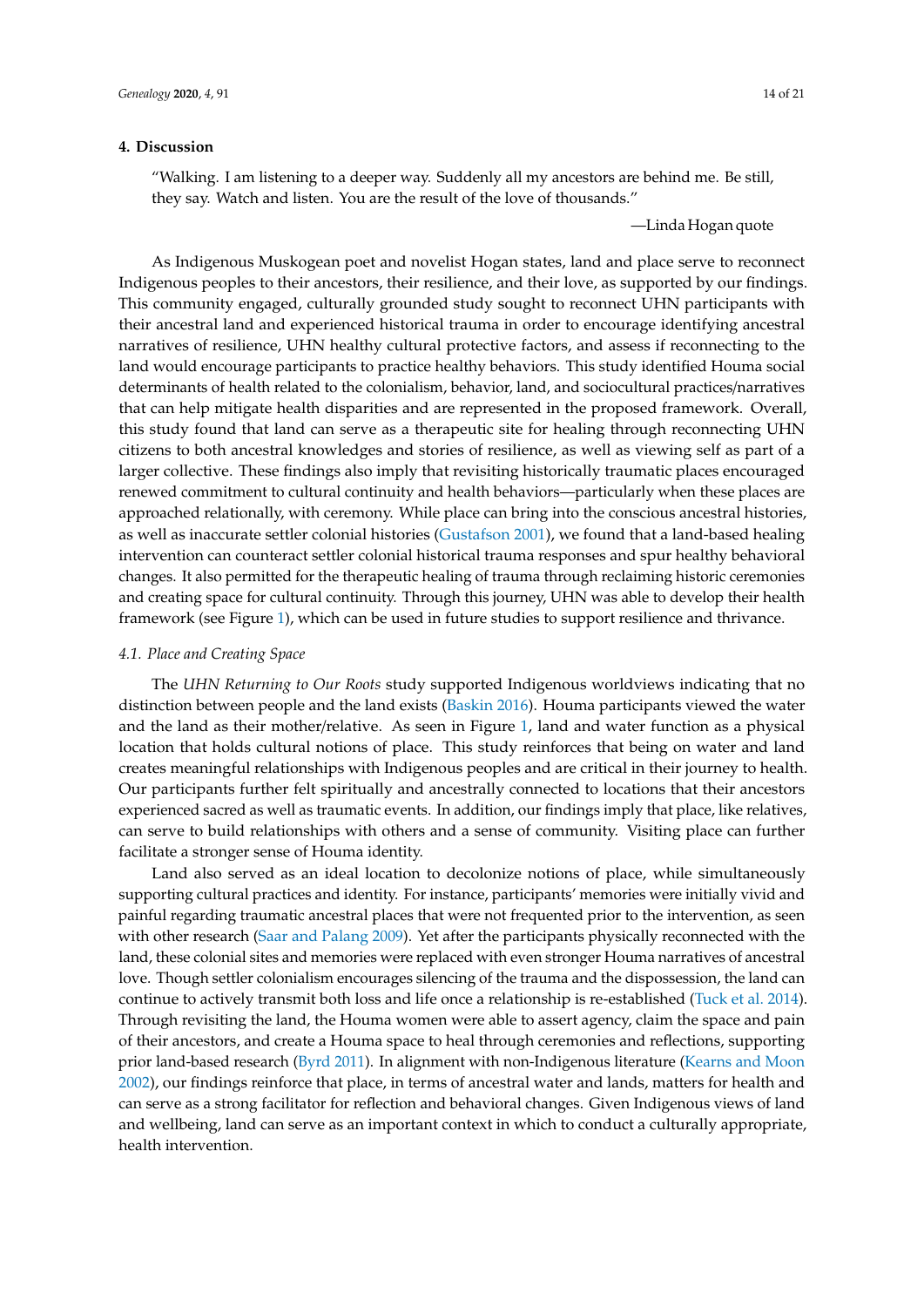#### *4.2. Renewing Relationships with Ancestors (Aihalia Asanochi Taha)*

Land and water served to reconnect Houma women with their ancestors and their teachings. This included the Houma women engaging with the ancestors who were seen as embodied within the waters and land. Our findings imply that land holds not only trauma, which is necessary to heal, but also ancestral love and teachings. Through situating self within the context of having loving, resilient ancestors, the women were able to transform notions of trauma into healing. They further readily reflected upon their role as a future ancestor and the need to engage in healthy behaviors for the future generations. In essence, they altered the view of themselves cloaked within ancestral trauma, and instead developed a sense of self that descended from ancestral strength and powerful love that fed future generations. Land further held the space to not only reconnect with the ancestral narratives, but also to develop a relationship with their teachings about foods and land practices, as seen in prior research [\(Johnson-Jennings et al.](#page-18-9) [2020a\)](#page-18-9). Our findings support that by reconnecting with ancestral practices on the land and water, land can transmit and support Indigenous health behaviors [\(Dobson and Brazzoni](#page-18-2) [2016;](#page-18-2) [Parlee et al.](#page-19-6) [2005\)](#page-19-6). Therefore from an Indigenous view, land may be effective in inducing healthy behavioral changes through reconnection with the ancestors, but more research is needed to determine if long-term behavioral changes exist.

#### *4.3. Spirituality*/*Mindfulness*

Houma women created meaning and transformed their view of ancestral trauma into resilience by being contemplative and mindful, as well as having spiritual, collective discussions while in place. It is through reflectively and mindfully revisiting place that individuals can create change in their place-based narratives, thereby deciding new meaning (see [Manzo](#page-19-11) [2005\)](#page-19-11). Land from an Indigenous lens is believed to hold a spiritual healing power that can assist during pain or other turmoil [\(Radu et al.](#page-19-7) [2014\)](#page-19-7). For instance, Houma women described healing from the trauma felt upon the land and waters by being mindful while reconnecting with land and/or through ceremony. Mindfulness, which has been described as awareness of internal and external realities [\(Creswell](#page-18-19) [2017\)](#page-18-19), has been found as a culturally appropriate and an effective approach among Indigenous communities [\(Dreger et al.](#page-18-20) [2014\)](#page-18-20). While mind–body interventions have been proposed to increase wellbeing and reduce disease [\(Kotecki et al.](#page-19-17) [2015;](#page-19-17) [Ryan et al.](#page-19-18) [2018\)](#page-19-18), little mindfulness research has been conducted among Indigenous groups. In our study, reconnecting to land, in particular, created the mental state to be present, or mindful, as found with other studies [\(Chinn](#page-18-21) [2014\)](#page-18-21). In this case, mindfulness was further triggered by being in nature, near water and animals. Most often this included reflecting on one's ancestral narratives of place, strength, and resilience; as well as self-reflection on health, behavioral choices, and considerations for becoming a good ancestor. Hence, water and land appear to induce a commitment to healthy behavior changes through contemplative practices.

Similar to "therapeutic landscapes" and "blue space" used in the field of geography [\(Foley and](#page-18-22) [Kistemann](#page-18-22) [2015\)](#page-18-22), water encouraged mindfulness and place-based healing ceremonies in our study. Participants connected to ancestors' and ancestral practices through the water and wished to conduct ceremony near water, which has been found an important place for healing [\(Foley and Kistemann](#page-18-22) [2015\)](#page-18-22). This finding aligns with other research that healthy blue space promotes healing through reducing stress and increasing physical activity [\(Foley and Kistemann](#page-18-22) [2015;](#page-18-22) [Wheeler et al.](#page-20-13) [2012\)](#page-20-13). Particularly from an Indigenous perspective, engaging in ceremony can induce mindfulness by encouraging an accepting attitude of all internal and external experiences [\(Dreger et al.](#page-18-20) [2014\)](#page-18-20). Thus, being on the land or water may actually be an ideal location to conduct mindful, contemplative practices, as opposed to an indoor location. Given Indigenous teachings often support non-judgemental awareness of one's surroundings, future research should consider the element of Indigenous mindfulness in land-based healing and how this could improve health.

Furthermore, water and sites of trauma initiated the creation of space for ceremony and strengthening cultural identity, which correlates with better health outcomes [\(McIvor et al.](#page-19-19) [2013\)](#page-19-19). Through experiencing the land and waters, the women increased their knowledge about their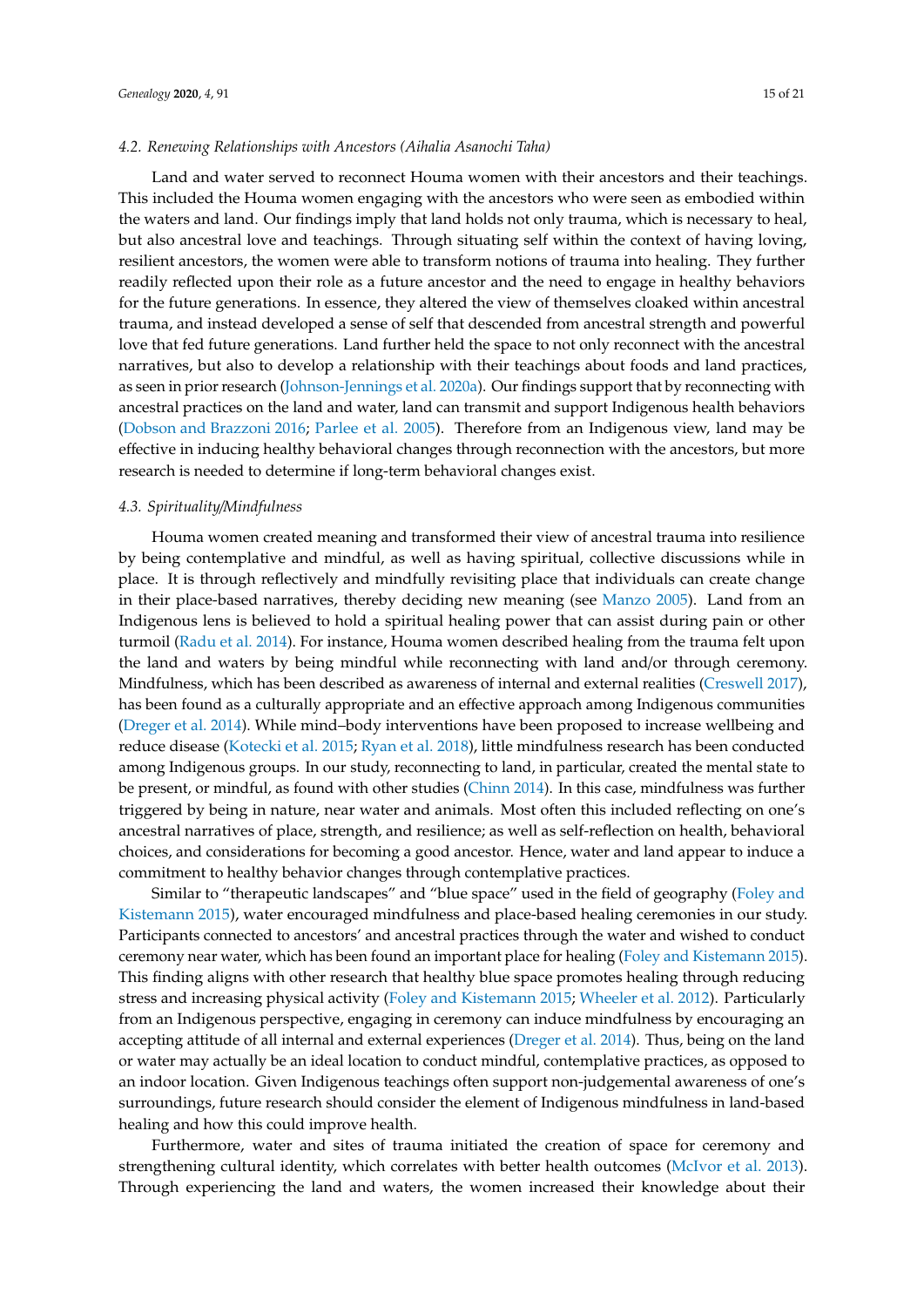relationships to the plants, animals, and sky beings. Hence, being on the land/water can elicit the needs to identify, develop, and maintain a balance of relationships within the environment. Similarly, [Meyer](#page-19-20) [\(2014\)](#page-19-20) found that Native Hawaiians view the land as another ancestor and teacher, as "we connect to her we connect to ourselves" (101). Therefore, healing can be facilitated through being on the land and creating space.

#### *4.4. Cultural Continuity*

We found that water and land can serve as an active agent in cultural continuity and the healing process, as suggested by Johnson-Jennings et al. 2020 and Walters et al., 2011. The Houma women were able to re-envision their narratives of cultural resilience, thrivance, and cultural continuity throughout the Returning to Our Roots intervention. This transformation of trauma often occurred through ceremony upon the land, which included both traditional ceremonies, as well as contemporary versions/revitalization of ceremony. It was through reconnecting with ancestral narratives of place and resistance that they consciously chose to further their cultural practises and identity. By further holding the space for one's body, spirit, and mind to engage, the water and land evoked a reciprocal relationship with participants and their desire to increase their cultural involvement, identity, and transmit cultural knowledges on to their children and future generations.

Increasing cultural continuity through reconnecting to the land can have broad implications for health and wellbeing. Increased cultural continuity, including land-based activities, is associated with increased overall health status, mental health, and wellbeing [\(Auger](#page-17-14) [2016;](#page-17-14) [Newell et al.](#page-19-21) [2020\)](#page-19-21). It is further associated with lower prevalence of diabetes type 2 [\(Oster et al.](#page-19-5) [2014\)](#page-19-5). Cultural continuity has further been argued as a social determinant of health that influences proximal, intermediate, and distal health factors for Indigenous groups [\(Greenwood and de Leeuw](#page-18-23) [2012\)](#page-18-23). Therefore, as seen within our study, reconnecting to ancestral lands and increasing cultural continuity may mitigate health risks for the UHN and other Indigenous groups.

#### *4.5. Environment and Health*

Land does not only serve as the place for community resurgence and decolonizing settler colonial views of land [\(Corntassel and Hardbarger](#page-18-24) [2019\)](#page-18-24) but can also serve in a capacity to heal individuals and reinforce caretaking of the land in the face of climate change [\(Parlee et al.](#page-19-6) [2005;](#page-19-6) [Pearce et al.](#page-19-22) [2015\)](#page-19-22). A recent UHN dissertation study, conducted after this intervention, found that 97% of 152 UHN tribal citizens reported a strong connection to place [\(Billiot](#page-17-4) [2017\)](#page-17-4). Our findings indicated that this strong connection to place can guide healing the land. The Houma women developed an increased need to care and heal the earth for their own health. Many Houma stories exist regarding how to care for the soil and listen to the land, tend to it, and help mitigate hurricane risks. Furthermore, these stories may continue to guide Houma families' wellbeing and disaster preparedness, if they can be retold [\(Dardar](#page-18-4) [2008\)](#page-18-4). With climate change and environmental degradation, UHN's health risks have increased and many families have become isolated [\(UHN](#page-20-6) [2015\)](#page-20-6), leaving them without access to these ancestral narratives. Hence, land-based healing can provide space to share stories and facilitate reciprocal healing and environmental caretaking.

Returning to places containing ancestral knowledge is especially important for UHN health needs given the aforementioned extreme loss of land, climate change, and assaults upon their environment; e.g., oil spills, disruption to natural land based, hurricanes, erosions, etc. [\(D'Oney](#page-18-16) [2008;](#page-18-16) [UHN](#page-20-6) [2015\)](#page-20-6). Furthermore, Houma participants who had exposure to environmental changes were recently found to have poorer reported health outcomes [\(Billiot](#page-17-4) [2017\)](#page-17-4). Thus, reconnecting to Houma ancestral land may be particularly important in buffering the effect of environmental changes. In fact, water/land-based healing and place can similarly be adapted to many other Indigenous and marginalized communities who are forced to relocate due to climate change, environmental changes, and exploitation.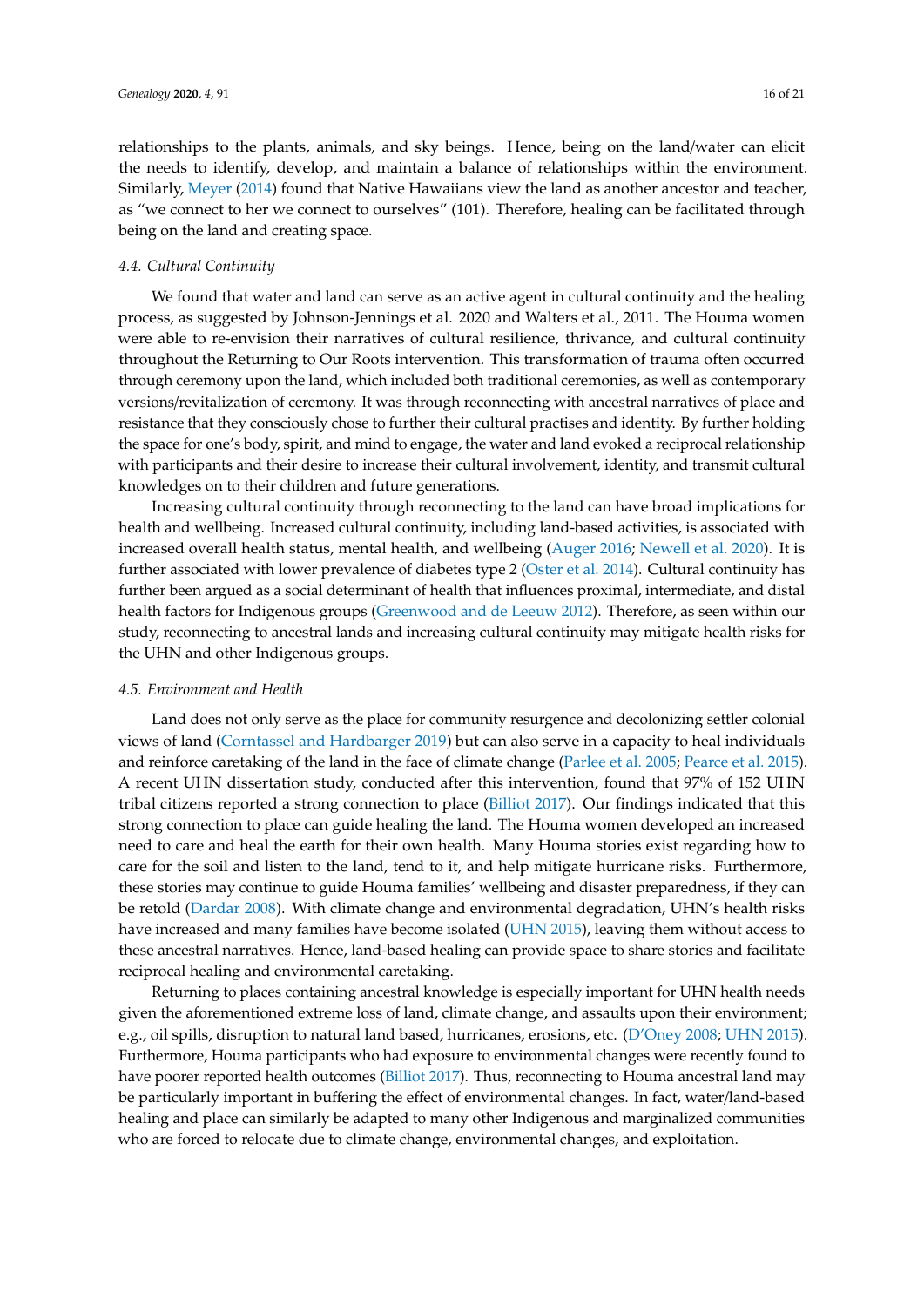Overall, we found that a land-based healing intervention was feasible and assisted in developing a Houma specific health framework, Uma Hochokma Framework (see Figure [1\)](#page-12-0). The Framework reflects the UHN participants process of initiating healthy behavioral changes and increased cultural practices. As found in other land-based research, land offers both a place and space in which relationships can be built for respect and love [\(Radu et al.](#page-19-7) [2014\)](#page-19-7). Our findings further bolster that Houma cultural notions of place are meaningful for health, as seen with other Indigenous groups [\(Dobson and Brazzoni](#page-18-2) [2016\)](#page-18-2). UHN relational place orientations included connecting to water and land for health and continuing one's health journey. The derived culturally grounded, Houma Health Umo Hochokma framework supports relationships and balance with land, place, and beings. Through engaging with mother earth, UHN participants were able to heal through the mind, body, spirit, and relationally. They were further able to reconnect with their ancestors, original instructions, culture, revitalize their spiritual practices, and increase their commitment to healthy behavioral changes.

After our findings were disseminated to the community during public forums and among key stakeholders, UHN leadership was able to utilize these findings to guide other health interventions around the importance of diet and exercise. UHN leadership further met and decided that cultural continuity and addressing youth wellbeing were critical. Hence, these findings have supported the development a Houma youth land-based healing intervention, which will increase cultural identity, cultural continuity, traditional ecological knowledge, and support healthy lifestyle choices. Furthermore, our findings have implications for Indigenous communities across the globe seeking to engage in land-based healing practices. The UHN modified the Yappalli curriculum for their specific cultural needs. Though Houma and Choctaw are culturally similar, our pilot project demonstrated that cultural tailoring can occur for other Indigenous groups by thoroughly engaging the community through each step. Moreover, reconnecting to land and waters may prove to induce long-term health behavioral changes, but more research is needed to determine if these land-based practices are sustained. Finally, future research needs to examine if similar results could occur among other Indigenous groups, youth, and men.

# **5. Limitations**

The cross-sectional pilot study was conducted with a convenience sample of 20 UHN women, who self-selected to become health leaders. Furthermore, these findings relied upon self-reports and qualitative narratives. More research is needed to develop culturally appropriate, biometric measures for a larger sample. Thus, this study serves as a pilot to build a health framework and to test the feasibility of a land-based healing initiative. Though feasibility and initial health behavioral changes were encouraging, more research is needed to determine how land-based healing can lead to sustained health outcomes including both biometric and feasible psychometric measures.

## **6. Conclusions**

Overall, we found that land-based healing is both feasible and relevant to transforming narratives of trauma and spurring healthy behavioral changes, as well as cultural continuity, among a coastal Indigenous population. Not just land but water can serve as important catalysts for addressing settler colonialism, transforming narratives within place, and spurring recommitment to health. Water and land can further induce ancestral connection, mindfulness, and spirituality and serve as active agents in healing. They can further actively induce behavioral changes within an Indigenous framework. More research is needed to determine how health interventions on the water and land can best be utilized to further health and overall cultural continuity for Indigenous peoples.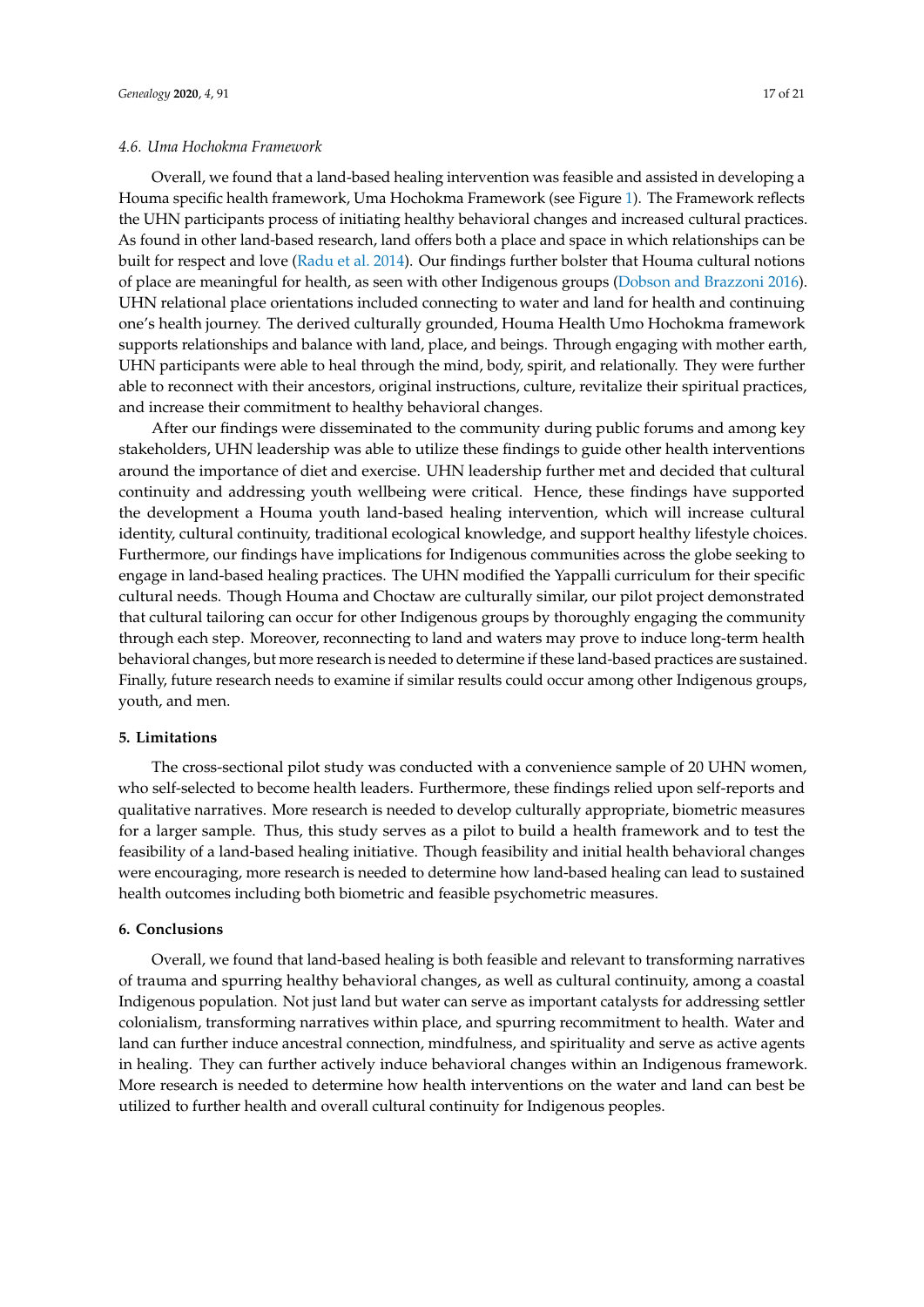**Author Contributions:** Conceptualization, M.J.-J., K.W., and S.B.; methodology, M.J.-J., K.W., and S.B.; software, NViVo; validation, through triangulation of all authors; formal analysis, M.J.-J., K.W., and S.B.; investigation, M.J.-J., K.W., and S.B.; resources, M.J.-J., K.W.; data curation, M.J.-J., K.W.; writing—original draft preparation, M.J.-J.; writing—review and editing, M.J.-J., S.B. and K.W.; visualization, M.J.-J.; project supervision, M.J.-J.; project administration, M.J.-J., S.B.; funding acquisition, and M.J.-J. All authors have read and agreed to the published version of the manuscript.

**Funding:** This research received funding through University of Minnesota-Duluth, University of Washington, and the Greater New Orleans Area Foundation. This article was further supported in part by the National Institute of Health R01 RCT *Yappalli Choctaw Road to Health*; (R01DA037176).

**Acknowledgments:** The authors would like to acknowledge UHN representative, Lanor Curole, who assisted with co-development of the curriculum, project administration, and review of the manuscript. We would also like to acknowledge the UHN leadership, elders, and key stakeholders who assisted with the RTOR intervention including, but not limited to, Lora Ann Chaisson, Chief Dardar, Louise Billiot and Margo Rosa (Louisiana Choctaw), along with many others who made this possible.

**Conflicts of Interest:** The authors declare no conflict of interest.

## **References**

- <span id="page-17-8"></span>Adams, Alex K., Heather Harvey, and David Brown. 2008. Constructs of health and environment inform child obesity prevention in American Indian communities. *Obesity (Silver Spring)* 16: 311–17. [\[CrossRef\]](http://dx.doi.org/10.1038/oby.2007.71)
- <span id="page-17-9"></span>Agans, Jennifer P., Robey B. Champine, Lisette DeSouza, Megan K. Mueller, Sara K. Johnson, and Richard M. Lerner. 2014. Activity involvement as an ecological asset: Profiles of participation and youth outcomes. *Journal of Youth Adolescence* 43: 919–32. [\[CrossRef\]](http://dx.doi.org/10.1007/s10964-014-0091-1) [\[PubMed\]](http://www.ncbi.nlm.nih.gov/pubmed/24510166)
- <span id="page-17-11"></span>Anderson, Jeff F., Basia Pakula, Victoria Smye, Virgina Peters, and Leslie Schroeder. 2011. Strengthening Aboriginal Health through a Place-Based Learning Community—ProQuest. *International Journal of Indigenous Health* 7: 42–53. [\[CrossRef\]](http://dx.doi.org/10.18357/ijih71201112352)
- <span id="page-17-14"></span>Auger, Monique. 2016. Cultural Continuity as a Determinant of Indigenous Peoples' Health: A Metasynthesis of Qualitative Research in Canada and the United States. *International Indigenous Policy Journal* 7.
- <span id="page-17-0"></span>Baskin, Carol. 2016. Spirituality: The Core of Healing and Social Justice from an Indigenous Perspective. *New Directions for Adult & Continuing Education* 2016: 51–60. [\[CrossRef\]](http://dx.doi.org/10.1002/ace.20212)
- <span id="page-17-4"></span>Billiot, Shanondora. 2017. How Do Environmental Changes and Shared Cultural Experiences impact Health of Indigenous Peoples of South Louisiana? Ph.D. dissertation, Washington University, St. Louis, MO, USA.
- <span id="page-17-6"></span>Billiot, Shanondora, and Jessica Parfait. 2019. Reclaiming Land: Adaptation Activities and Global Environmental Change Challenges Within Indigenous Communities. In *People and Climate Change: Vulnerability, Adaptation, and Social Justice*. Edited by L. Mason and J. Rigg. New York: Oxford University Press, pp. 108–21.
- <span id="page-17-1"></span>Billiot, Shanondora, Soohyung Kown, and Catherine Burnette. 2019. Repeated Disasters and Chronic Environmental Changes Impede Generational Transmission of Indigenous Knowledge. *Journal of Family Strengths* 19: 11.
- <span id="page-17-12"></span>Brown, Cecil H., and Heather K. Hardy. 2000. What Is Houma? *International Journal of American Linguistics* 66: 521–48. [\[CrossRef\]](http://dx.doi.org/10.1086/466440)
- <span id="page-17-2"></span>Brown, Helen J., Gladys McPherson, Ruby Peterson, Vera Newman, and Barbara Cranmer. 2012. Our Land, Our Language: Connecting Dispossession and Health Equity in an Indigenous Context. *Canadian Journal of Nursing Research Archive* 44. Available online: http://www.fpcc.ca/files/PDF/Language/[Intersections\\_](http://www.fpcc.ca/files/PDF/Language/Intersections_Indigenous_Language_Health_and_Wellness_WebVersion.pdf) [Indigenous\\_Language\\_Health\\_and\\_Wellness\\_WebVersion.pdf](http://www.fpcc.ca/files/PDF/Language/Intersections_Indigenous_Language_Health_and_Wellness_WebVersion.pdf) (accessed on 23 March 2020).
- <span id="page-17-5"></span>Burgess, C. Paul, Fay Helena Johnston, David MJS Bowman, and Peter J. Whitehead. 2005. Healthy country: Healthy people? Exploring the health benefits of Indigenous natural resource management. *Australian and New Zealand Journal of Public Health* 29: 117–22. [\[CrossRef\]](http://dx.doi.org/10.1111/j.1467-842X.2005.tb00060.x) [\[PubMed\]](http://www.ncbi.nlm.nih.gov/pubmed/15915614)
- <span id="page-17-13"></span>Byrd, Jodi A. 2011. *The Transit of Empire—Indigenous Critiques of Colonialism*. Minneapolis and London: University of Minnesota Press.
- <span id="page-17-3"></span>Cajete, Gregory. 1999. Indigenous Foods, Indigenous Health. In *A People's Ecology: Explorations in Sustainable Living*. Santa Fe: Clearlight Press, pp. 79–103.
- <span id="page-17-10"></span>Carroll, Clint, Eva Garroutte, Carolyn Noonan, and Dedra Buchwald. 2018. Using PhotoVoice to Promote Land Conservation and Indigenous Well-Being in Oklahoma. *EcoHealth* 15: 450–61. [\[CrossRef\]](http://dx.doi.org/10.1007/s10393-018-1330-9)
- <span id="page-17-7"></span>Centers for Disease Control and Prevention. 2020. American Indians and Alaska Natives | Health Disparities | NCHHSTP | CDC. In *Health Disparities in HIV*/*AIDS, Viral Hepatitis, Sexually Transmitted Diseases*. Available online: https://www.cdc.gov/nchhstp/healthdisparities/[americanindians.html](https://www.cdc.gov/nchhstp/healthdisparities/americanindians.html) (accessed on 1 August 2020).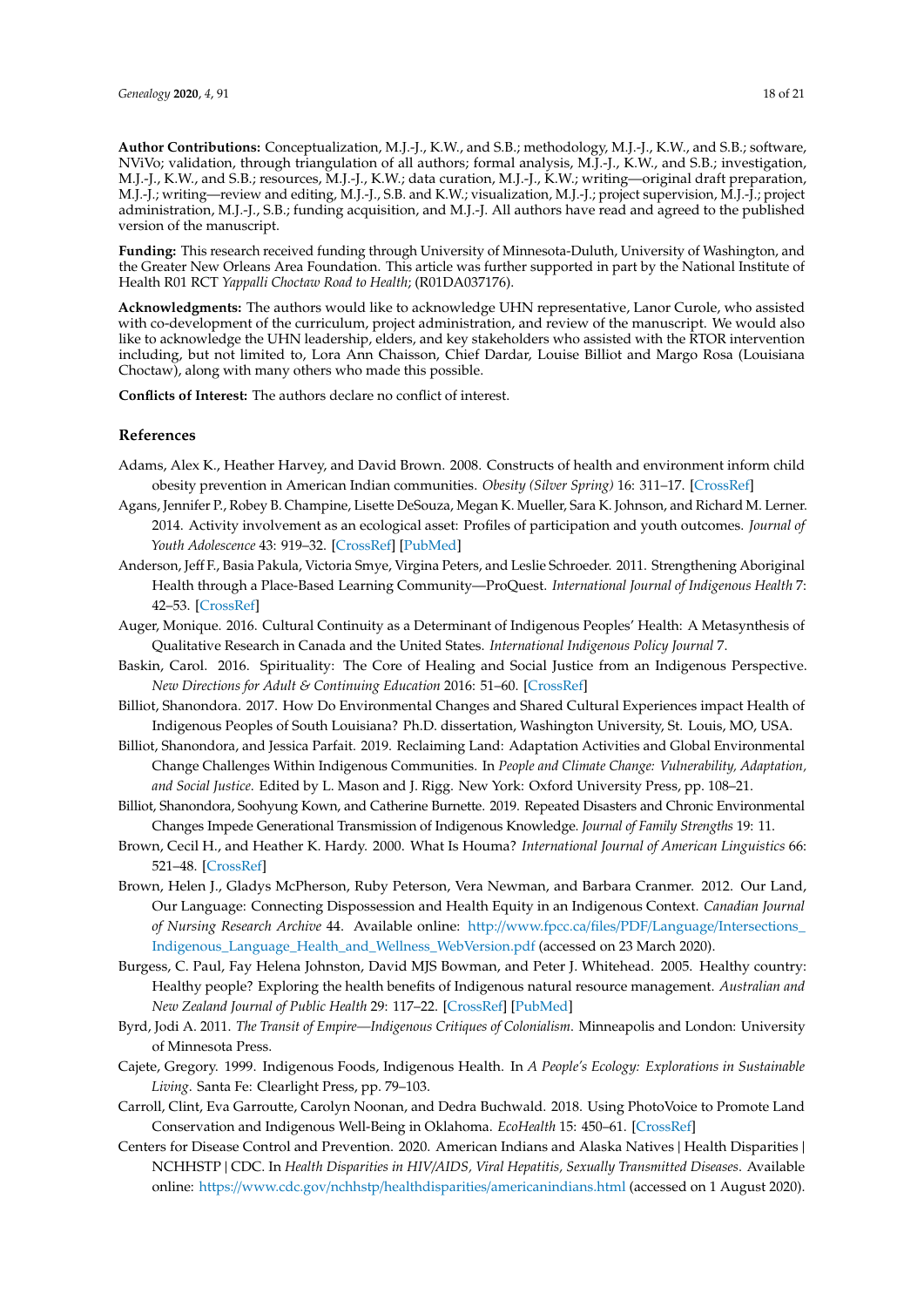<span id="page-18-12"></span><span id="page-18-10"></span>Champagne, Duane. 2007. *Social Change and Cultural Continuity among Native Nations*. New York: Altimira Press. Chandler, Michael, and Christopher Lalonde. 2016. Cultural Continuity as a Hedge against Suicide in Canada's

First Nations. *Transcultural Psychiatry* 35: 191–219. [\[CrossRef\]](http://dx.doi.org/10.1177/136346159803500202)

- <span id="page-18-21"></span>Chinn, Pauline. 2014. Place and culture-based professional development: Cross-hybrid learning and the construction of ecological mindfulness. *Cultural Studies of Science Education* 10: 121–34. [\[CrossRef\]](http://dx.doi.org/10.1007/s11422-014-9585-0)
- <span id="page-18-24"></span>Corntassel, Jeff, and Tiffany Hardbarger. 2019. Educate to perpetuate: Land-based pedagogies and community resurgence. *International Review of Education* 65: 87–116. [\[CrossRef\]](http://dx.doi.org/10.1007/s11159-018-9759-1)

<span id="page-18-19"></span>Creswell, David. 2017. Mindfulness Interventions. *Annual Review of Psychology* 68: 491–516. [\[CrossRef\]](http://dx.doi.org/10.1146/annurev-psych-042716-051139) [\[PubMed\]](http://www.ncbi.nlm.nih.gov/pubmed/27687118)

- <span id="page-18-14"></span>Cummins, Steven, Sarah Curtis, Ana V. Diez-Roux, and Sally Macintyre. 2007. Understanding and representing 'place'in health research: A relational approach. *Social science & medicine* 65: 1825–38.
- <span id="page-18-1"></span>Czyzewski, Karina. 2011. Colonialism as a Broader Social Determinant of Health. *The International Indigenous Policy Journal* 2: 5. [\[CrossRef\]](http://dx.doi.org/10.18584/iipj.2011.2.1.5)
- <span id="page-18-16"></span>D'Oney, J. Daniel. 2008. Watered by Tempests: Hurricanes in the Cultural Fabric of the United Houma Nation. *American Indian Culture and Research Journal* 32: 11.
- <span id="page-18-4"></span>Dardar, T. Mayheart. 2008. Tales of Wind and Water: Houma Indians and Hurricanes. *American Indian Culture and Research Journal* 32: 27. [\[CrossRef\]](http://dx.doi.org/10.17953/aicr.32.2.g3t0v8544k620885)
- <span id="page-18-2"></span>Dobson, Christina, and Randall Brazzoni. 2016. Land based healing: Carrier First Nations' Addiction Recovery Program. *Journal of Indigenous Wellbeing* 18: 207–21.
- <span id="page-18-20"></span>Dreger, Lisa, Corey Mackenzie, and Brian McLeod. 2014. Acceptability and Suitability of Mindfulness Training for Diabetes Management in an Indigenous Community. *Mindfulness* 6: 885–98. [\[CrossRef\]](http://dx.doi.org/10.1007/s12671-014-0332-0)
- <span id="page-18-15"></span>Fernandez, Angela R., Tessa Evans-Campbell, Michelle Johnson-Jennings, Ramona Beltran, Katie Schultz, Sandra Stroud, and Karina L. Walters. 2020. "Being on the walk put it somewhere in my body": The meaning of place in health for Indigenous women. *Journal of Ethnic & Cultural Diversity in Social Work*, 1–16.
- <span id="page-18-22"></span>Foley, Ronan, and Thomas Kistemann. 2015. Blue space geographies: Enabling health in place. *Health Place* 35: 157–65. [\[CrossRef\]](http://dx.doi.org/10.1016/j.healthplace.2015.07.003)
- <span id="page-18-11"></span>Gracey, Michael, and Malcolm King. 2009. Indigenous Health Part 1: Determinants and Disease Patterns. *Lancet* 374: 65–75. [\[CrossRef\]](http://dx.doi.org/10.1016/S0140-6736(09)60914-4)
- <span id="page-18-23"></span>Greenwood, Margo L., and Sarah N. de Leeuw. 2012. Social determinants of health and the future well-being of Aboriginal children in Canada. *Paediatrics & Child Health* 17: 381. [\[CrossRef\]](http://dx.doi.org/10.1093/pch/17.7.381)
- <span id="page-18-18"></span>Gustafson, Per. 2001. Roots and routes: Exploring the relationship between place attachment and mobility. *Environment & Behavior* 33: 667–86. [\[CrossRef\]](http://dx.doi.org/10.1177/00139160121973188)
- <span id="page-18-17"></span>Hatch, J. Amos. 2002. *Doing Qualitative Research in Education Settings*. New York City: Suny Press.
- <span id="page-18-3"></span>Holm, Jeffrey E., Nancy Vogeltanz-Holm, Dmitri Poltavski, and Leander McDonald. 2010. Assessing health status, behavioral risks, and health disparities in American Indians living on the northern plains of the U.S. *Public Health Reports* 125: 68–78. [\[CrossRef\]](http://dx.doi.org/10.1177/003335491012500110) [\[PubMed\]](http://www.ncbi.nlm.nih.gov/pubmed/20402198)
- <span id="page-18-5"></span>IHS. 2013. (Newsroom: Disparities—Indian Health Service). Available online: http://[www.ihs.gov](http://www.ihs.gov/newsroom/factsheets/disparities/)/newsroom/ factsheets/[disparities](http://www.ihs.gov/newsroom/factsheets/disparities/)/ (accessed on 13 March 2020).
- <span id="page-18-13"></span>Jennings, Derek R., and John Lowe. 2014. Photovoice: Giving voice to Indigenous Youth. *Pimatisiwin* 11: 521–37.
- <span id="page-18-7"></span>Jennings, Derek R., Meg Little, and Michelle Johnson-Jennings. 2019. Developing a Tribal Health Sovereignty Model for Obesity Prevention as Guided by Photovoice | Request PDF. *Progress in Community Health Partnerships Resarch Education and Action* 12.
- <span id="page-18-0"></span>Jennings, Derek R., Koushik Paul, Meg Little, Darryl Olson, and Michelle D. Johnson-Jennings. 2020. Identifying Perspectives About Health to Orient Obesity Intervention Among Urban, Transitionally Housed Indigenous Children. *Qualitative Health Research* 30: 894–905. [\[CrossRef\]](http://dx.doi.org/10.1177/1049732319900164) [\[PubMed\]](http://www.ncbi.nlm.nih.gov/pubmed/32003290)
- <span id="page-18-6"></span>Johnson-Jennings, Michelle D., Annie Belcourt, Matt Town, Melissa Walls, and Karina L. Walters. 2014. Racial Discrimination's Influence on Smoking Rates among American Indian Alaska Native Two-Spirit Individuals: Does Pain Play a Role? *Journal of Health Care for the Poor and Underserved* 25: 1667–78. [\[CrossRef\]](http://dx.doi.org/10.1353/hpu.2014.0193) [\[PubMed\]](http://www.ncbi.nlm.nih.gov/pubmed/25418234)
- <span id="page-18-8"></span>Johnson-Jennings, Michelle D. Derek Jennings, and Meg Little. 2019. Indigenous data sovereignty in action: The Food Wisdom Repository—Te Mauri—Pimatisiwin. *Journal of Indigenous Wellbeing* 4: 26–38.
- <span id="page-18-9"></span>Johnson-Jennings, Michelle D., Koushik Paul, Darryl Olson, Michelle LaBeau, and Derek Jennings. 2020a. Ode'imin Giizis: Proposing and Piloting Gardening as an Indigenous Childhood Health Intervention. *Journal of Health Care for the Poor and Underserved* 31: 871–88. [\[CrossRef\]](http://dx.doi.org/10.1353/hpu.2020.0066)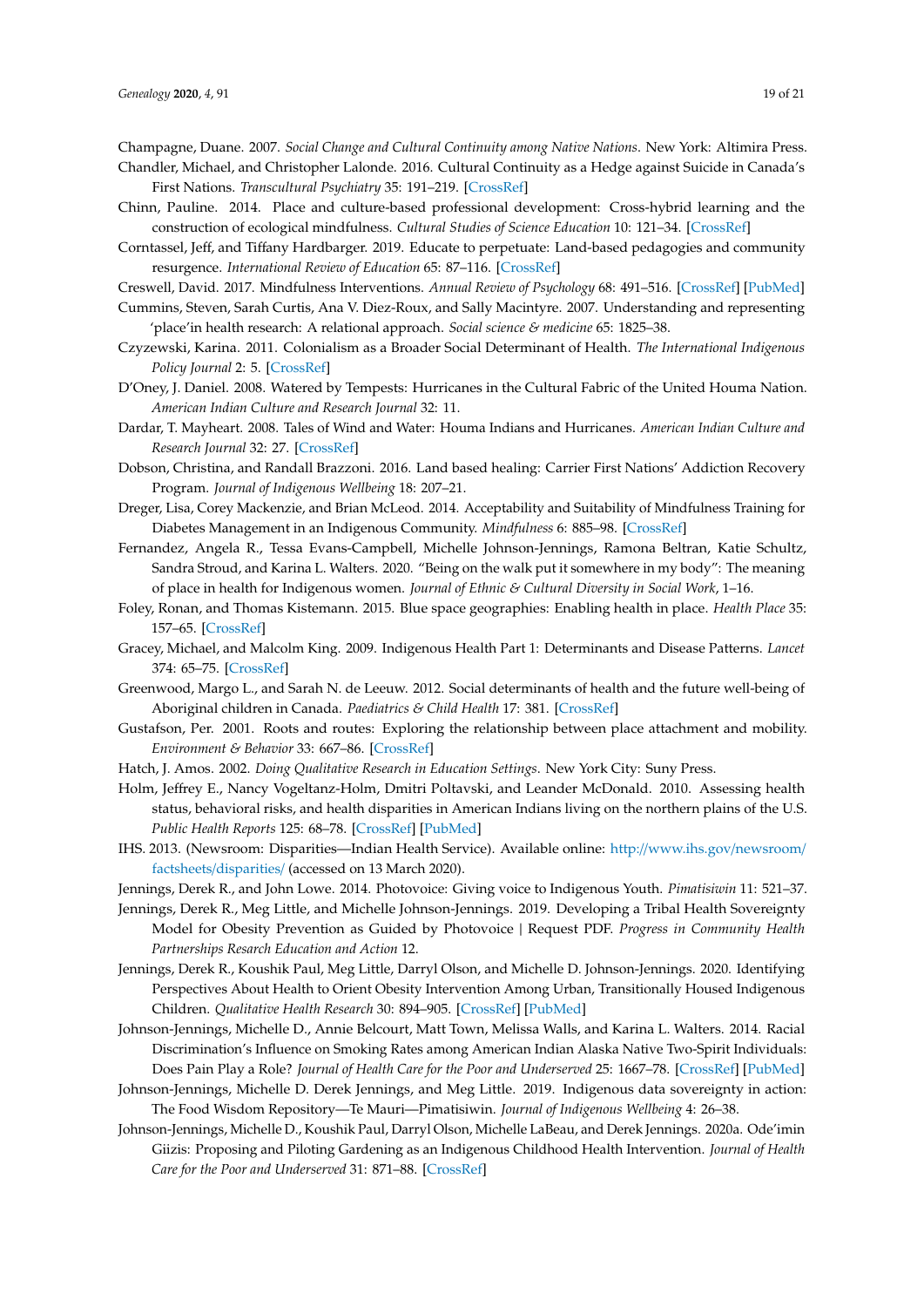- <span id="page-19-3"></span>Johnson-Jennings, Michelle D., Alayah C. Johnson-Jennings, and Derek R. Jennings. 2020b. Land Transforming Place: Land as a culturally appropriate venue for health interventions among Indigenous persons. Paper presented at the International Medical and Health Sciences Conference, Phuket, Thailand, September 5–6.
- <span id="page-19-12"></span>Karanja, Wambui. 2020. Land and Healing: A Decolonizing Inquiry for Centering Land as the Site of Indigenous Medicine and Healing | SpringerLink. *Decolonizing the Spirit in Education and Beyond*, 45–61.
- <span id="page-19-10"></span>Kearns, Robin, and Graham Moon. 2002. Change From medical to health geography: Novelty, place and theory after a decade of change. *Progress in Human Geography* 26: 605.
- <span id="page-19-4"></span>King, Malcolm, Alexandra Smith, and Michael Gracey. 2009. Indigenous Health Part 2: The Underlying Causes of the Health Gap. *Lancet* 374: 76–85. [\[CrossRef\]](http://dx.doi.org/10.1016/S0140-6736(09)60827-8)
- <span id="page-19-17"></span>Kotecki, Jerome, Jagdish Khubchandani, Rob Simmons, and Manoj Sharma. 2015. Mind-body interventions: Applications and potential opportunities for health education practice. *Health Promotion Practice* 16: 157. [\[CrossRef\]](http://dx.doi.org/10.1177/1524839914563747)
- <span id="page-19-9"></span>Luig, Thea, Erin F. Ballantyne, and Kyla K. Scott. 2011. Promoting Well-Being through Land-Based Pedagogy: EBSCOhost. *International Journal of Health, Wellness, & Society* 1: 13–26.
- <span id="page-19-0"></span>MacDonald, Cathy, and Audrey Steenbeek. 2015. The Impact of Colonization and Western Assimilation on Health and Wellbeing of Canadian Aboriginal People. *International Journal of Regional and Local History* 10: 32–46. [\[CrossRef\]](http://dx.doi.org/10.1179/2051453015Z.00000000023)
- <span id="page-19-11"></span>Manzo, Lynne. 2005. For better or worse: Exploring multiple dimensions of place meaning. *Journal of Environmental Psychology* 25: 67–86. [\[CrossRef\]](http://dx.doi.org/10.1016/j.jenvp.2005.01.002)
- <span id="page-19-19"></span>McIvor, Onowa, Art Napoleon, and Kerissa M. Dickie. 2013. Language and Culture as Protective Factors for At-Risk Communities. *International Journal of Indigenous Health* 5: 6. [\[CrossRef\]](http://dx.doi.org/10.18357/ijih51200912327)
- <span id="page-19-20"></span>Meyer, Manulani A. 2014. Hoea Ea: Land education and food sovereignty in Hawaii. *Environmental Education Research: Land education: Indigenous, Postcolonial, and Decolonizing Perspectives on Place and Environmental Education Research* 20: 98–101. [\[CrossRef\]](http://dx.doi.org/10.1080/13504622.2013.852656)
- <span id="page-19-13"></span>Naar-King, Sylvie, Cheryl-Lynn Podolski, Deborah A. Ellis, Maureen Frey, and Thomas Templin. 2006. Social ecological model of illness management in high-risk youths with type 1 diabetes. *Journal of Consulting and Clinical Psychology* 74: 785. [\[CrossRef\]](http://dx.doi.org/10.1037/0022-006X.74.4.785) [\[PubMed\]](http://www.ncbi.nlm.nih.gov/pubmed/16881786)
- <span id="page-19-21"></span>Newell, Sarah L., Michelle Dion, and Nancy C. Doubleday. 2020. Cultural continuity and Inuit health in Arctic Canada. *Journal of Epidemiology and Community Health* 74: 64. [\[CrossRef\]](http://dx.doi.org/10.1136/jech-2018-211856)
- <span id="page-19-5"></span>Oster, Richard T., Angela Grier, Rick Lightning, Maria Mayan, and Ellen L. Toth. 2014. Cultural continuity, traditional Indigenous language, and diabetes in Alberta First Nations: A mixed methods study. *International Journal Equity Health* 13: 92. [\[CrossRef\]](http://dx.doi.org/10.1186/s12939-014-0092-4)
- <span id="page-19-14"></span>Padgett, Deborah. 2008. *Qualitative Methods in Social Work Research*, 2nd ed. Thousand Oaks: Sage Publication.
- <span id="page-19-6"></span>Parlee, Brenda, Fikret Berkes, and Teetl'it Gwich'in. 2005. Health of the Land, Health of the People: A Case Study on Gwich'in Berry Harvesting in Northern Canada. *EcoHealth* 2: 127–37. [\[CrossRef\]](http://dx.doi.org/10.1007/s10393-005-3870-z)
- <span id="page-19-22"></span>Pearce, Tristan, James Ford, Ashlee Willox, and Barry Smit. 2015. Inuit traditional ecological knowledge (TEK), subsistence hunting and adaptation to climate change in the Canadian Arctic. *Arctic* 68: 233–45. [\[CrossRef\]](http://dx.doi.org/10.14430/arctic4475)
- <span id="page-19-7"></span>Radu, Ioana, Lawrence House, and Eddie Pashagumskum. 2014. Land, life, and knowledge in Chisasibi: Intergenerational healing in the bush. *Decolonization: Indigeneity, Education, & Society* 3: 86–105.
- <span id="page-19-8"></span>Roue, Marie. 2006. Healing the wounds of school by returning to the land: Cree elders come to the rescue of a lost generation—Roué—2006—International Social Science Journal—Wiley Online Library. *International Social Science Journal*.
- <span id="page-19-18"></span>Ryan, Daren, Serena Maurer, Lilliana Lengua, Bonnie Duran, and India Ornelas. 2018. Amigas Latinas Motivando el Alma (ALMA): An Evaluation of a Mindfulness Intervention to Promote Mental Health among Latina Immigrant Mothers. *The Journal of Behavioral Health Services & Research* 45: 280–91. [\[CrossRef\]](http://dx.doi.org/10.1007/s11414-017-9582-7)
- <span id="page-19-16"></span>Saar, Maarja, and Hannes Palang. 2009. The Dimensions of Place Meanings. *Living Review Landscape Research* 3: 5–24. [\[CrossRef\]](http://dx.doi.org/10.12942/lrlr-2009-3)
- <span id="page-19-15"></span>Saldana, Johnny. 2015. *The Coding Manual for Qualitative Researchers*. London: Sage Publications.
- <span id="page-19-2"></span>Satterfield, Delight, Lemyra M. DeBruyn, Marjorie L. Santos, and Larry Alonso. 2016. Health Promotion and Diabetes Prevention in American Indian and Alaska Native Communities—Traditional Foods Project, 2008–14. *MMWR* 65: 4–10. [\[CrossRef\]](http://dx.doi.org/10.15585/mmwr.su6501a3) [\[PubMed\]](http://www.ncbi.nlm.nih.gov/pubmed/26916637)
- <span id="page-19-1"></span>Schell, Lawrence M., and Mia V. Gallo. 2012. Overweight and Obesity Among North American Indian Infants, Children, and Youth. *American Jouanal Human Biology* 24: 302–13. [\[CrossRef\]](http://dx.doi.org/10.1002/ajhb.22257) [\[PubMed\]](http://www.ncbi.nlm.nih.gov/pubmed/22378356)